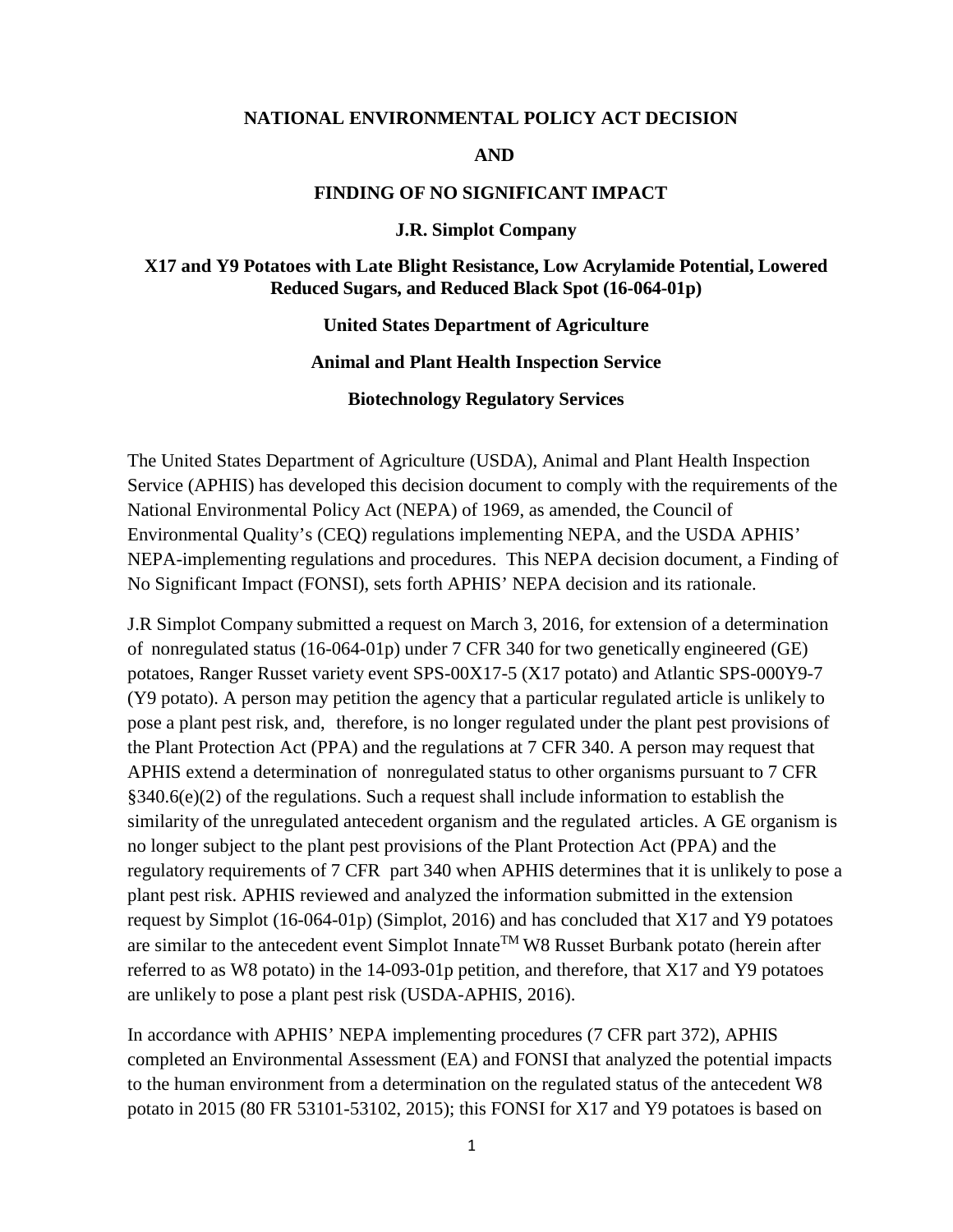the EA prepared for the W8 potato. APHIS carefully examined the NEPA documentation completed for W8 potato, including comments received from the public involvement process and concluded that the Simplot extension request for a determination of nonregulated status for X17 and Y9 potatoes encompasses the same scope of environmental analysis and regulatory decision as W8 potato. This conclusion is based on:

- X17 and Y9 potatoes expresses the same phenotype and traits, as well as the conclusions of the molecular, agronomic, phenotypic, and compositional assessments as the antecedent potato.
- Similarly to the antecedent W8 potato, X17 and Y9 potatoes were also developed as retransformations of the previously deregulated events F10 (Ranger Russet), and J3 (Atlantic) (13-022-01p) potato varieties;
- X17 and Y9 potatoes were developed using the same DNA and *Agrobacteriummediated* transformation method that was used for W8 potato (Russet Burbank) with pSIM1278 and retransformation with pSIM1678; introducing two traits (*Vlnv, Rpi-vnt1*) that promote late blight resistance and lowered reducing sugars
- X17 and Y9 potatoes do not exhibit any additional traits beyond what is expressed in the antecedent potato;
- the extension request for X17 and Y9 potatoes encompasses the same regulatory action as the antecedent W8 potato, that is a determination of nonregulated status under 7 CFR part 340;
- the affected environment, issues and alternatives described and analyzed in the existing NEPA documentation for W8 potato is applicable to the extension request of X17 and Y9 potatoes;
- no new alternatives have been identified that are relevant to this regulatory action;
- no substantive new issues and impacts on the human environment have been identified that are relevant to this regulatory action; and
- APHIS is not aware of any substantive new information that would warrant alteration of the existing NEPA documentation for W8 potato, including the proposed action or analysis of impacts in the EA; and

Based on the similarity of X17 and Y9 potatoes to the antecedent organism W8 potato, the existing NEPA documentation completed for W8 potato is being used to evaluate and determine if there are any potentially significant impacts to the human environment from APHIS' response to Simplot's extension request for a determination of nonregulated status pursuant to 7 CFR part 340 for X17 and Y9 potatoes.

# **Regulatory Authority**

"Protecting American agriculture" is the basic mission of APHIS. APHIS provides leadership in ensuring the health and care of plants and animals. The agency improves agricultural productivity and competitiveness, and contributes to the national economy and public health.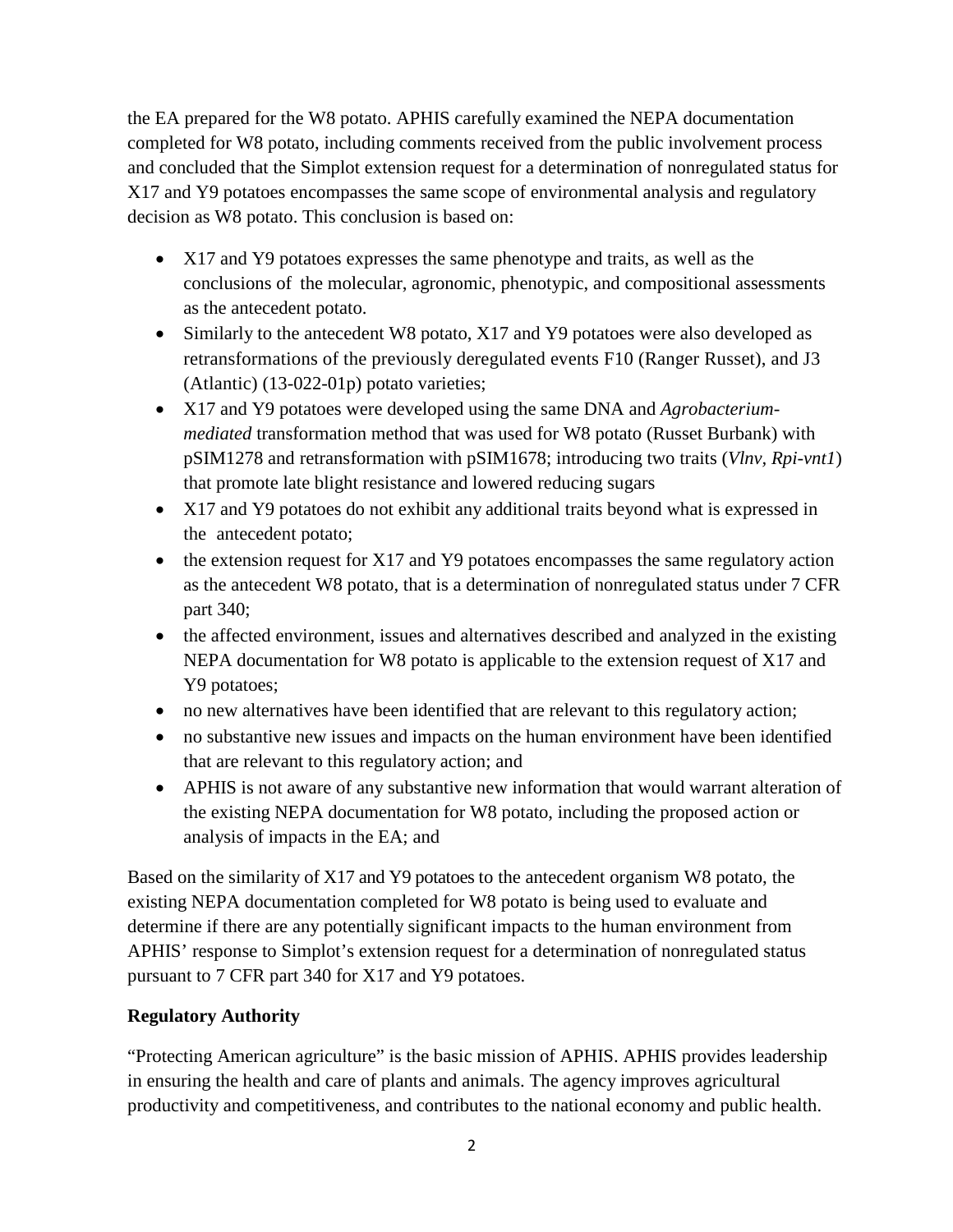USDA asserts that all methods of agricultural production (conventional, organic, or the use of GE varieties) can provide benefits to the environment, consumers, and farm income.

In 1986, the Office of Science and Technology Policy (OSTP) issued the Coordinated Framework for the Regulation of Biotechnology (CF), which describes the comprehensive Federal regulatory policy for ensuring the safety of biotechnology products (51 FR 23302, [1986\)](#page--1-0). Since 1986, the Environmental Protection Agency (EPA), Food and Drug Administration (FDA), and USDA has regulated GE organisms consistent with this framework. The CF is based on several important guiding principles: (1) agencies should define those transgenic organisms subject to review to the extent permitted by their respective statutory authorities; (2) agencies should focus on the characteristics and risks of the biotechnology product, not the process by which it is created; and, (3) agencies should exercise oversight of biotechnology products only when there is evidence of "unreasonable" risk.

APHIS' authority to regulate GE organisms derives from the plant pest provisions in the PPA of 2000, as amended (7 USC §7701 *et seq*.). APHIS regulates GE organisms to ensure that they do not pose a plant pest risk based on requirements in 7 CFR part 340.

The FDA regulates GE organisms pursuant to the authority of the Federal Food, Drug, and Cosmetic Act (FFDCA). The FDA is responsible for ensuring the safety and proper labeling of all plant-derived foods and feeds, including those that are genetically engineered. To help developers of food and feed derived from GE crops comply with their obligations pursuant under Federal food safety laws, FDA encourages them to participate in a voluntary consultation process. The FDA policy statement concerning regulation of products derived from new plant varieties, including those genetically engineered, was published in the Federal Register on May 29, 1992 (57 FR 22984-23005, 1992). Pursuant to this policy, FDA uses what is termed a consultation process to ensure that human food and animal feed safety issues or other regulatory issues (e.g., labeling) are resolved prior to commercial distribution of bioengineered foods.

The EPA regulates pesticides, including plant-incorporated protectants pursuant to the Federal Insecticide, Fungicide, and Rodenticide Act (FIFRA). Specifically, EPA sets tolerance limits for residues of pesticides on and in food and animal feed, or establishes an exemption from the requirement for a tolerance, pursuant to FFDCA, and regulates certain biological control organisms pursuant to the Toxic Substances Control Act (TSCA). The EPA is responsible for regulating the sale, distribution, and use of pesticides, including pesticides that are produced by an organism through techniques of modern biotechnology. An experimental use permit (EUP) extension request (8917-EUP-2) was submitted by Simplot to EPA in July 2015; issued December 2015; and will expire in April 2017 [\(Simplot, 2016\)](#page-24-0). Also, a registration for commercial planting and request for permanent tolerance exemption for the trait VNT1 (8917- R, 8917-E, and 8917-G) was submitted to EPA in November 2015, and is pending EPA decision [\(Simplot, 2016\)](#page-24-0).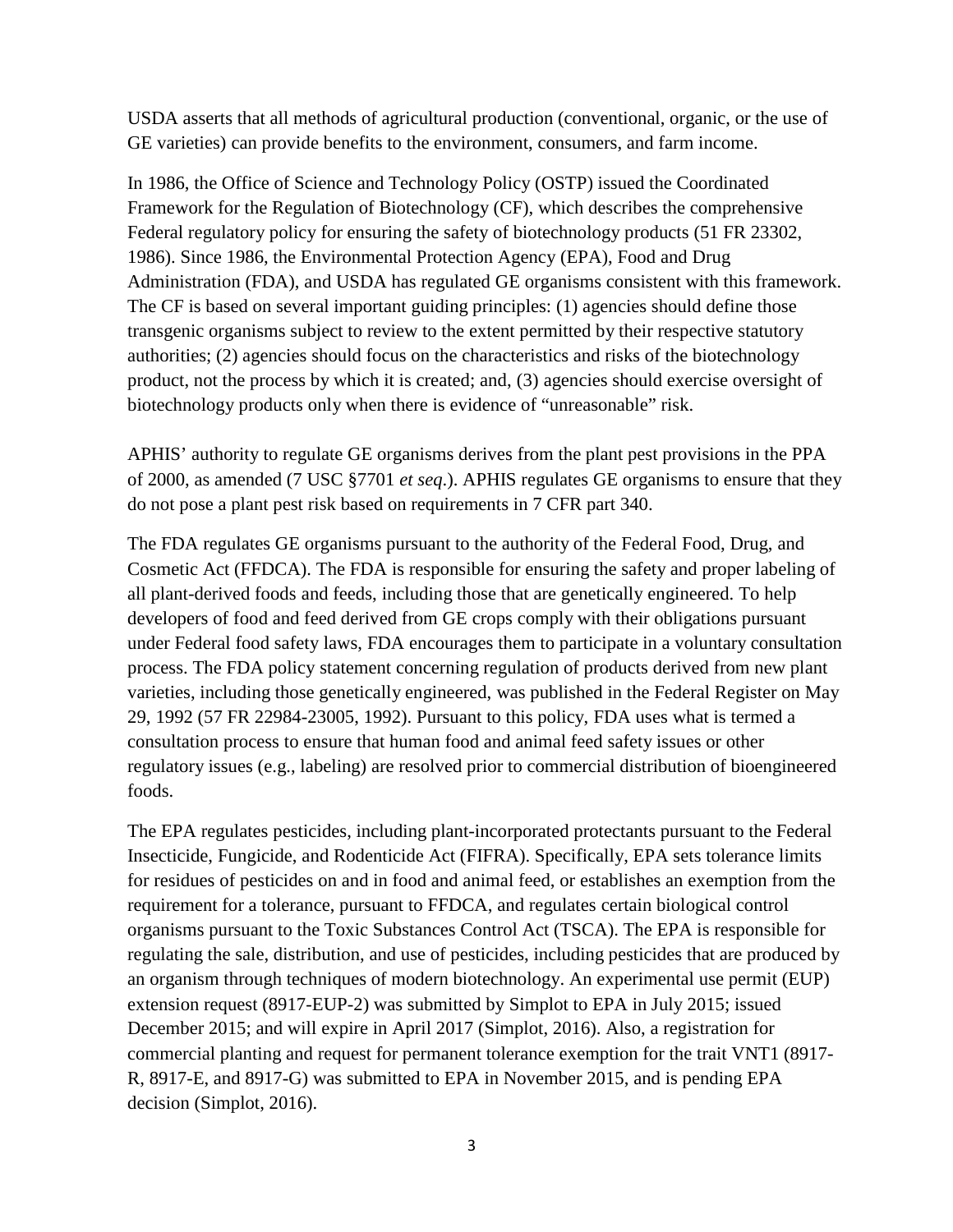#### **Regulated Organisms**

The APHIS Biotechnology Regulatory Services' (BRS) mission is to protect America's agriculture and environment using a dynamic and science-based regulatory framework that allows for the safe development and use of GE organisms. APHIS regulations at 7 CFR part 340, which were promulgated in 1987 pursuant to authority granted by the Federal Plant Pest Act and further consolidated pursuant to the PPA, as amended (7 United States Code (U.S.C.) 7701-7772), regulate the introduction (importation, interstate movement, or release into the environment) of certain GE organisms. A GE organism is no longer subject to the plant pest provisions of the PPA and the regulatory requirements of 7 CFR part 340 when APHIS determines that it is unlikely to pose a plant pest risk. A GE organism is considered a regulated article if the donor organism, recipient organism, vector, or vector agent used in engineering the organism belongs to one of the taxa listed in the regulation (7 CFR 340.2) and is also considered a plant pest, or if the Administrator believes the GE organism is a plant pest.

## **APHIS' Response to an Extension Request for Nonregulated Status**

A person may request that APHIS extend a determination of nonregulated status to other organisms pursuant to §340.6(e)(2) of the regulations. Such a request shall include information to establish the similarity of the antecedent organism and the regulated articles in question. A GE organism is no longer subject to the plant pest provisions of the PPA or the regulatory requirements of 7 CFR part 340 when APHIS determines that it is unlikely to pose a plant pest risk.

Simplot submitted an extension request (16-064-01p) to APHIS seeking a determination that X17 and Y9 potatoes are unlikely to pose a plant pest risk and, therefore, should no longer be regulated articles pursuant to regulations at 7 CFR part 340. APHIS reviewed and analyzed the information submitted in the extension request by Simplot and has concluded that X17 and Y9 potatoes are similar to the antecedent organism W8 potato and therefore, based on the Plant Pest Risk Similarity Assessment (PPRSA)[\(USDA-APHIS, 2016\)](#page-26-0), APHIS has concluded that X17 and Y9 potatoes are unlikely to pose a plant pest risk.

# **X17 and Y9 potatoes**

Similar to the antecedent W8 potato, Simplot has developed X17 and Y9 potatoes as retransformations of previously deregulated potato events F10 (Ranger Russet) and J3 (Atlantic) (13-022-01p), respectively. The retransformation introduces late blight resistance and invertase down-regulation in addition to the quality traits of reduced black spot and lower reducing sugars, and the benefit of lower acrylamide potential [\(Simplot, 2016\)](#page-24-0). The T-DNA inserts for X17 and Y9 potatoes are pSIM1278 and pSIM 1678. The pSIM1278 insert is maintained in X17 and Y9 potatoes, as well as in the previously deregulated Simplot potato events F10 and J3 potatoes (13-022-01p); containing a single copy of the pSIM1678 insert [\(Simplot, 2016\)](#page-24-0). Similar to W8 potato, X17 and Y9 potatoes were generated by *agrobacterium-*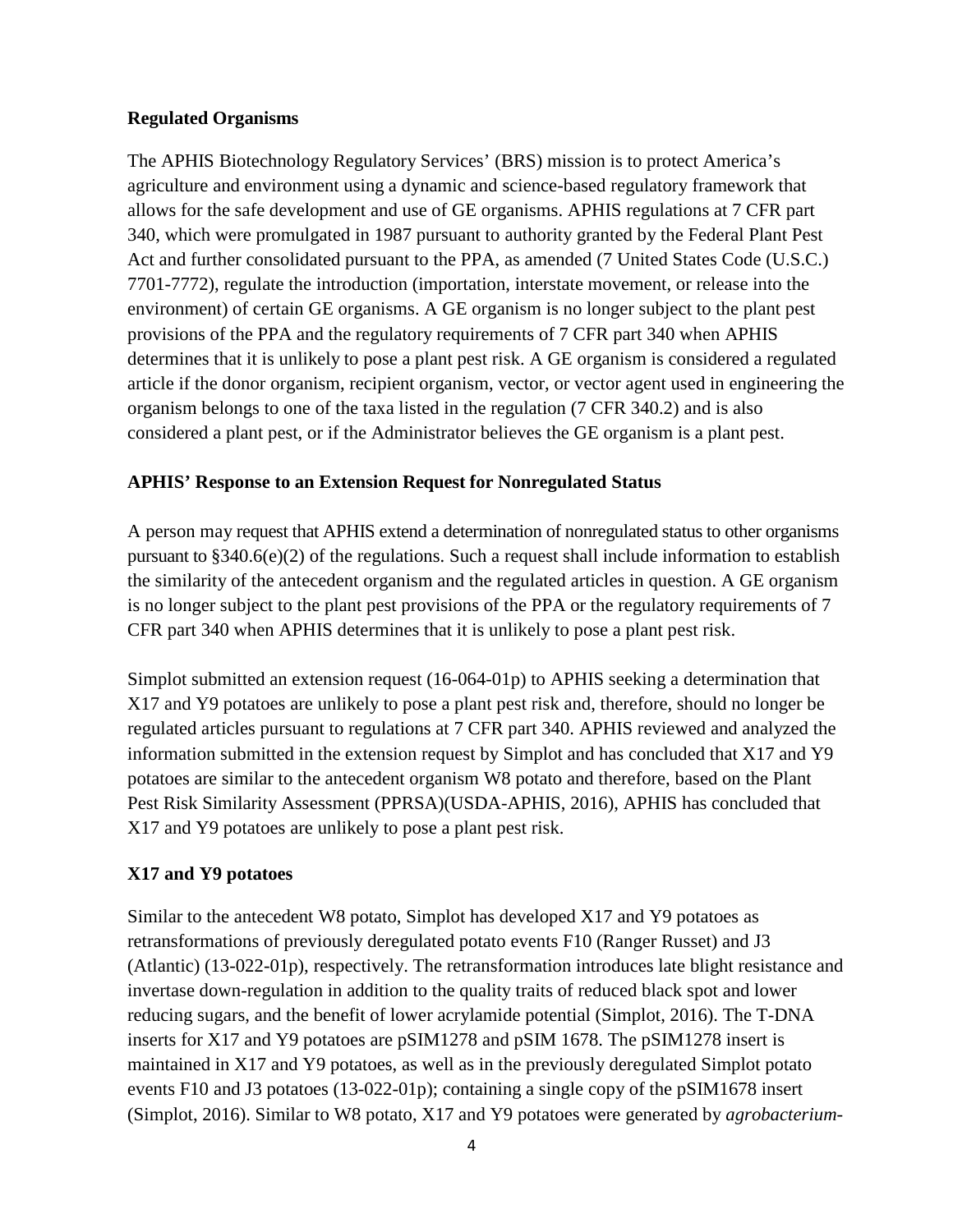*mediated* transformation with pSIM1278 and retransformation with pSIM1678; demonstrating similarity for trait mechanism-of-action in the same crop [\(Simplot, 2016\)](#page-24-0). Incorporation of these traits is most efficiently accomplished through the transformation of each potato variety of interest (introducing partial or full-length potato gene sequences); such as Ranger Russet and Atlantic, which are important for the processing and chipping industries [\(Simplot, 2016\)](#page-24-0).

Similarly, the antecedent W8 and X17 and Y9 potatoes, all contain a DNA insert from plasmid pSIM1278 designed to silence four different potato genes: asparagine synthetase-1 (*Asn1*), polyphenol oxidase-5 (*Ppo5*), potato phosphorylase-L (*PhL*) and water-dikinase (*R1*) [\(Simplot,](#page-24-0)  [2016\)](#page-24-0). The suppression of *Asn*1 is anticipated to result in potatoes with reduced free asparagine contributing to low acrylamide potential, the suppression of *PhL* and *R1* is anticipated to result in potatoes with a lower content of reducing sugars, and *Ppo5* for reduced black spot. The T-DNA from pSIM1678 was designed to down-regulate the potato vacuolar invertase gene (*Vlnv*) through RNAi and express the *Rpi-vnt1* gene: *Vlnv* for lower reducing sugars contributing to low acrylamide potential and modified storage conditions, and *Rpi-vnt1* (resistance against *Phytophthora infestans* from *Solanum venturii*) for late blight resistance [\(Simplot, 2016\)](#page-24-0). The VNT1 protein has a non-toxic mode of action against the target pest and signals the programmed death of pathogen-infected plant cells limiting spread of the disease [\(Simplot,](#page-24-0)  [2016\)](#page-24-0). The Genetic traits *Asn1, R1, PhL,* and *Pp05* were previously deregulated in the 13-022- 01p, 15-140-01p, and 14-093-01p petitions (USDA-APHIS, 2014a; [2015a;](#page-25-0) [2015b;](#page-25-1) [Simplot,](#page-24-0)  [2016\)](#page-24-0); whereas the *Rpi-vnt1*, and *vlnv* genes were both previously deregulated in the 14-093- 01p petition [\(USDA-APHIS, 2015a;](#page-25-0) [Simplot, 2016\)](#page-24-0). The gene targets of these six silencing constructs have been well-studied in potato and/or other plant species [\(USDA-APHIS, 2014b;](#page-25-2) [2015c;](#page-25-3) [2015b\)](#page-25-1).

The purpose and need for developing potatoes with late blight resistance, low acrylamide potential, lowered reduced sugars, and reduced black spot is to potentially lower costs associated with disease management, handling and processing, and storage. Decreased levels of both reducing sugars and asparagine contribute to lowering the amount of acrylamide formed in cooked potato products [\(Shepherd](#page-24-2) *et al.*, 2010). Reduced asparagine and sugar levels in X17 and Y9 potatoes resulted in approximately 70% reductions in the amount of acrylamide formed in fries and chips compared to control varieties [\(Simplot, 2016\)](#page-24-0). Late blight is caused by the oomycete *P. infestans* and resulted in the Irish Potato Famine in the mid-1800s. Fungicides are used to prevent disease, however, over reliance can drive adaptation of the pathogen and lead to fungicide-resistant strains of *P. infestans* [\(Deahl et al., 1993;](#page-24-3) [Daayf and Platt, 2003;](#page-24-4) [Fry et al.,](#page-24-5)  [2015\)](#page-24-5).

As disease pressure increases and frequent fungicide applications are needed, reliance of fungicides may become unsustainable. X17 and Y9 potatoes are currently targeted for the potato processing industry, producers, and potato consumers, and are expected to enhance quality by reducing the severity of black spot in potatoes; providing growers with another tool to use in conjunction with fungicide and crop rotation as part of an integrated pest management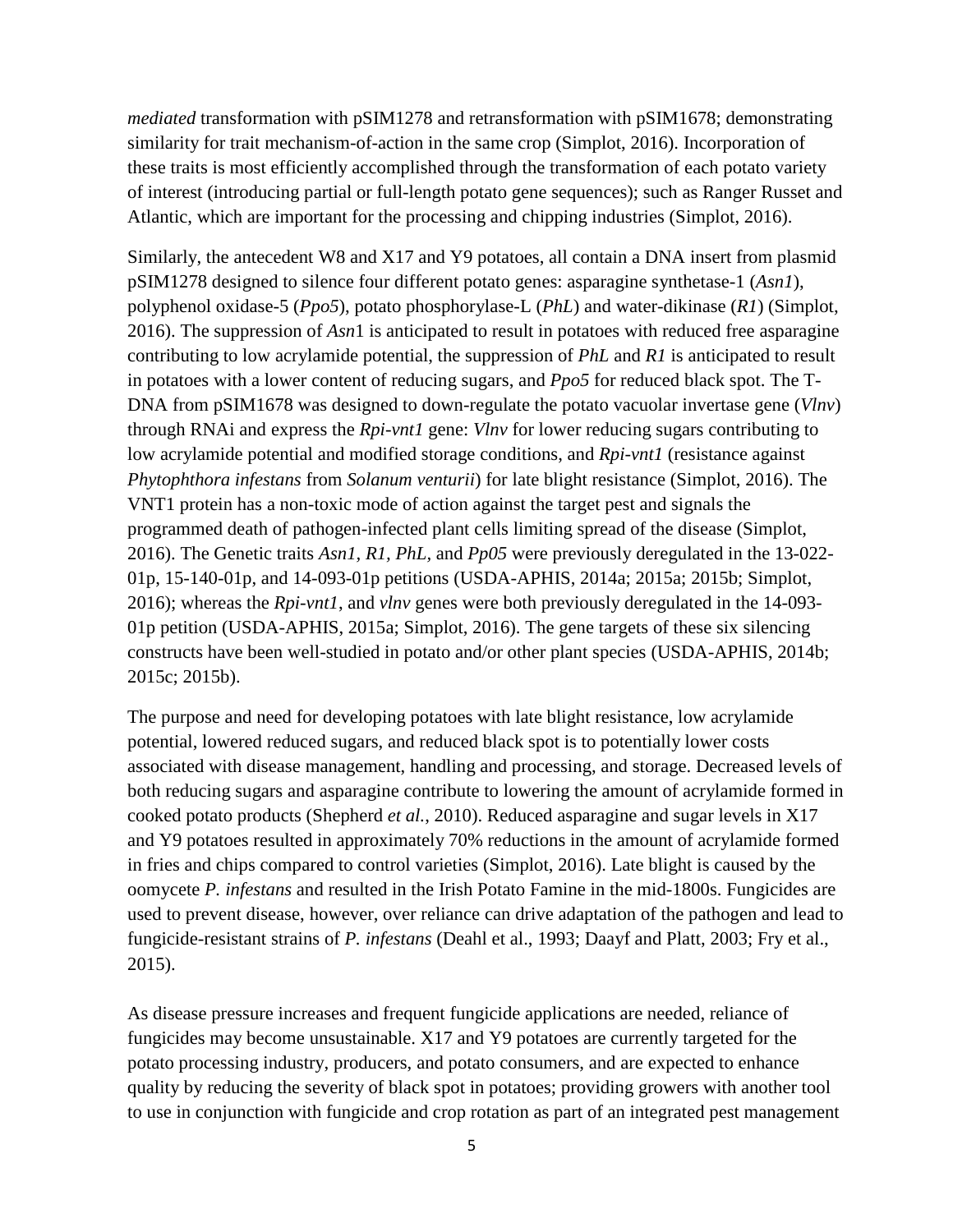strategy [\(Simplot, 2016\)](#page-24-0). If X17 and Y9 potatoes are grown commercially in the United States, they would be subject to all U.S. EPA commercial planting registration requirements.

Field trials of X17 and Y9 potatoes have been conducted in the United States since 2012. X17 has been grown in eight states (Idaho, Washington, Pennsylvania, North Dakota, Michigan, Oregon, Wisconsin, and Nebraska) and Y9 has been grown in twelve states: (Idaho, Pennsylvania, Washington, North Dakota, Michigan, Maine, Oregon, Texas, New York, Nebraska, Wisconsin, and North Carolina). Data resulting from these field trials are described in the request for extension [\(Simplot, 2016\)](#page-24-0).

### **Coordinated Framework Review**

## *Food and Drug Administration*

X17 and Y9 potatoes are within the scope of the 1992 FDA's policy statement concerning regulation of products derived from new plant varieties, including those developed through biotechnology [\(US-FDA, 1992\)](#page-25-4),and its 2013 policy statement concerning regulation of products that reduce acrylamide levels in food products [\(US-FDA, 2013\)](#page-25-5). In June 2006, FDA published recommendations in "Guidance for Industry: Recommendations for the Early Food Safety Evaluation of New Non-Pesticidal Proteins Produced by New Plant Varieties Intended for Food Use" for establishing voluntary food safety evaluations for new non-pesticidal proteins produced by new plant varieties intended to be used as food, including bioengineered plants. Early food safety evaluations help make sure that potential food safety issues related to a new protein in a new plant variety are addressed early in development [\(US-FDA, 2006\)](#page-25-6). These evaluations are not intended as a replacement for a biotechnology consultation with FDA, but the information may be used later in the biotechnology consultation.

A voluntary safety and nutritional assessment of X17 and Y9 will be submitted to the FDA's Center for Food Safety and Applied Nutrition (CFSAN) for a review of details specific to compositional analyses as a component of the food and feed safety of X17 and Y9 potatoes [\(Simplot, 2016\)](#page-24-0). Early food safety evaluations help make sure that potential food safety issues related to a new protein in a new plant variety are addressed early in development. These evaluations are not intended as a replacement for a biotechnology consultation with FDA, but the information may be used later in the biotechnology consultation.

Simplot has concluded through phenotypic and compositional analysis that the antecedent W8 potato as well as X17 and Y9 potatoes and the foods and feeds obtained from these events are as safe as conventional potato varieties, and with the exception that the GE varieties underwent transformation and retransformation and contain pSIM 1278, and pSIM1678 inserts, they are not materially different in composition or any other relevant parameter from other potato varieties now grown, marketed, and consumed in the United States.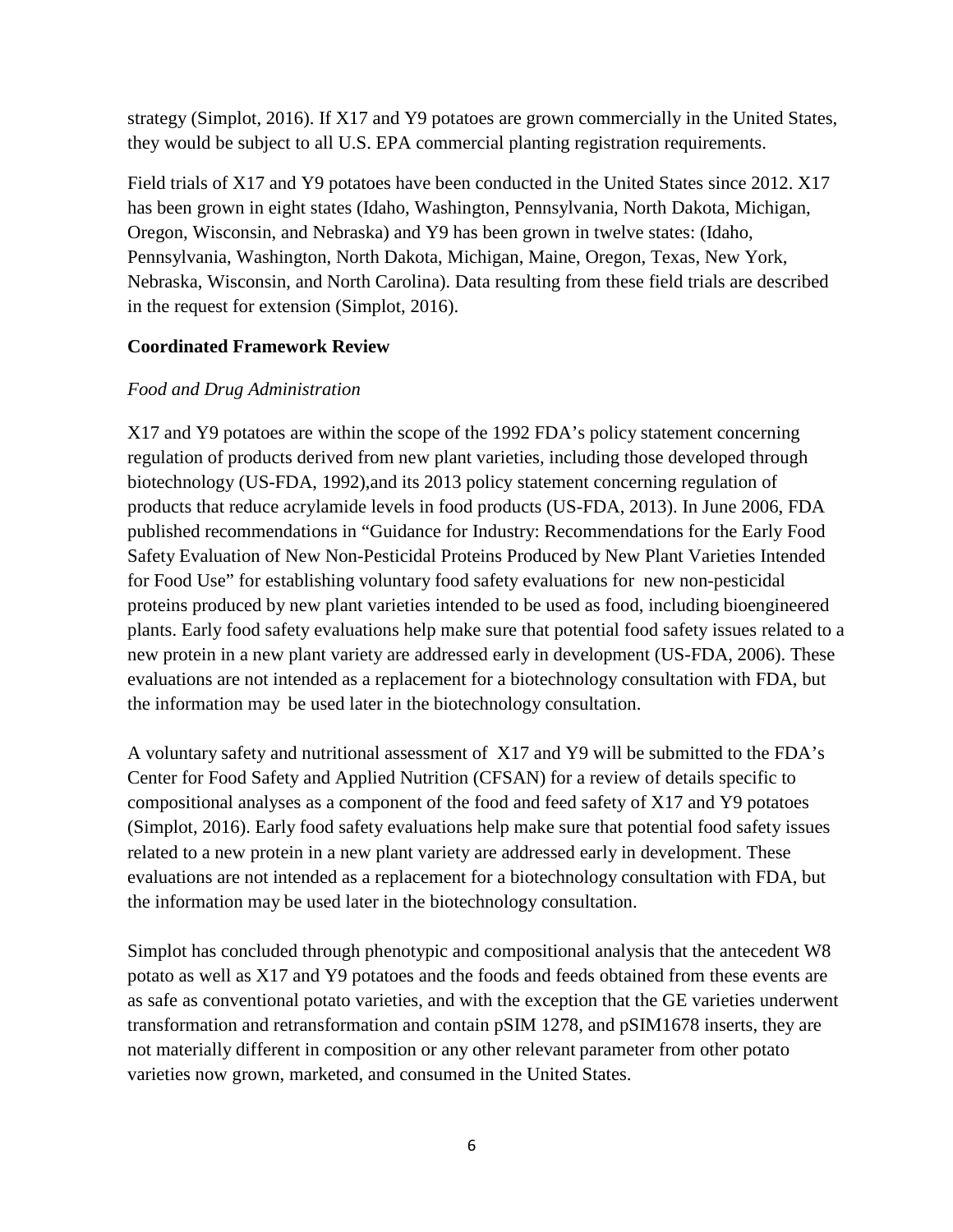## *Environmental Protection Agency*

The EPA has authority over the use of pesticidal substances and plant-incorporated protectants (PIPs) under the FIFRA as amended (7 USC §136, *et seq.*) and the FFDCA (21 USC §301, *et seq.).* APHIS considers the EPA's regulatory assessment when assessing potential impacts that may result from a determination of nonregulated status of a GE organism.

As described in Subsection 2.4, Human Health, under FIFRA, all pesticides (including herbicides) sold or distributed in the United States must be registered by the EPA [\(US-EPA,](#page-25-7)  [2016\)](#page-25-7). Registration decisions are based on scientific studies that assess the chemical's potential toxicity and environmental impact. To be registered, a pesticide must be able to be used without posing unreasonable risks to people or the environment. All pesticides registered prior to November 1, 1984 must also be reregistered to ensure that they meet the current, more stringent standards and should have a reregistration review every 15 years [\(US-EPA, 2016\)](#page-25-7). Before a pesticide can be used on a food or feed crop, the EPA must establish the tolerance value, which is the maximum amount of pesticide residue that can remain on the crop or in foods or feed processed from that crop [\(US-EPA, 2016\)](#page-25-7).

The EPA regulates plant-incorporated protectants (PIPs) under FIFRA and certain biological control organisms under TSCA. The EPA is responsible for regulating the sale, distribution and use of pesticides, including pesticides that are produced by an organism through techniques of modern biotechnology.

# **Scope of the Environmental Analysis**

Based on its similarity to the antecedent organism W8 potato in the 14-093-01p petition, APHIS has concluded that the Simplot extension request for a determination on the regulated status for X17 and Y9 potatoes encompasses the same scope of environmental analysis as the antecedent potato. APHIS reviewed and analyzed the information submitted in the extension request (16-064-01p) by Simplot [\(Simplot, 2016\)](#page-24-0) and has concluded that X17 and Y9 potatoes are similar to the antecedent potato W8, and, therefore, based on its PPRA for W8 potato [\(USDA-APHIS, 2015c\)](#page-25-3), APHIS has concluded that X17 and Y9 potatoes are unlikely to pose a plant pest risk [\(USDA-APHIS, 2015c\)](#page-25-3). Although a determination of nonregulated status under 7 CFR 340 for X17 and Y9 potatoes would allow for new plantings of X17 and Y9 potatoes anywhere in the United States, APHIS primarily focused the environmental analysis on those geographic areas that currently support potato production. To determine areas of potato production, APHIS used data from the National Agricultural Statistics Service to determine where potato is produced in the United States. In 2015, 59 percent of potato production was produced in the states of Idaho (30%), Washington (23%), Wisconsin (6%) [\(USDA-ERS,](#page-26-1)  [2016b\)](#page-26-1).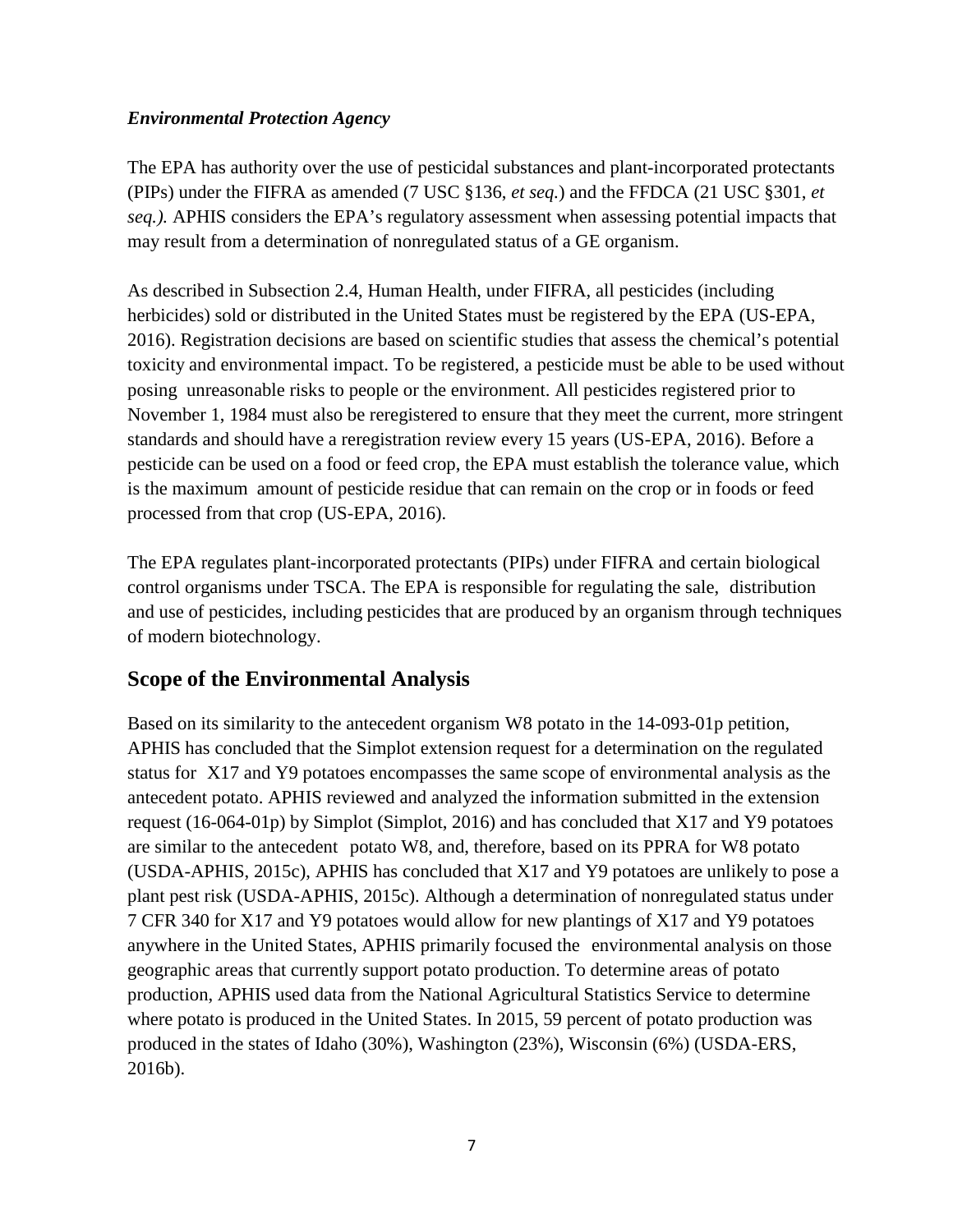### **Public Involvement**

APHIS is not aware of any substantive new information that would warrant alteration of the existing NEPA documentation for W8 potato including the proposed action or analysis of impacts in the EA since the completion of the public involvement process for W8 potato. APHIS has not received any new or additional information or comments from the public specifically directed at the antecedent W8 potato, PPRA or NEPA documentation since a determination of non-regulated status was announced on September 2, 2015 (80 FR 53101-[53102, 2015\)](#page-24-1).

On September 23, 2016 APHIS published a notice in the Federal Register (81 FR 65622-65623, Docket no. APHIS-2016-0057) announcing the availability of the draft Simplot X17 and Y9 potatoes' Extension Request for the Finding of No Significant Impact (FONSI) for a 30-day public review and comment period. To be considered, comments must have been received on or before October 24, 2016. All comments were carefully reviewed, and analyzed to identify any new issues, alternatives, or information. A total of 6 comments were received subsequent to the preliminary FONSI publication. Five public comments supported the determination of nonregulated status, and one public comment did not support the determination of nonregulated status. The public comment that opposed the determination of nonregulated status for X17 and Y9 potatoes, did not specify a specific issue of concern, and therefore was determined to be inadequate in supporting evidence for the commenter's claim.

There was no substantial information that was received that would warrant substantial changes to APHIS' analysis or determination. Comment documents may be viewed at: https://www.regulations.gov/document?D=APHIS-2016-0057-0001

As part of the public process for this request, APHIS will publish a notice in the Federal Register announcing its preliminary regulatory determination and the availability of the draft PPRSA, preliminary FONSI, and preliminary determination for a 30-day public review period. If no substantive information is received that would warrant substantial changes to the APHIS analysis or determination, the Agency's preliminary regulatory determination will become effective upon public notification through an announcement on the APHIS website and in an announcement to more than 18,000 members of BRS Stakeholder Registry. No further Federal Register notice will be published announcing the final regulatory determination.

## **Major Issues Addressed in the FONSI**

APHIS has concluded that the Simplot extension request for a determination of nonregulated status pursuant to 7 CFR part 340 of X17 and Y9 potatoes encompasses the same scope of environmental analysis as the antecedent potato. APHIS is not aware of any substantive new issues that may impact the human environment associated with X17 and Y9 potatoes that were not considered in the previous NEPA analysis completed for a determination on the regulated status of a petition request for the antecedent potato. The potential impacts of potatoes with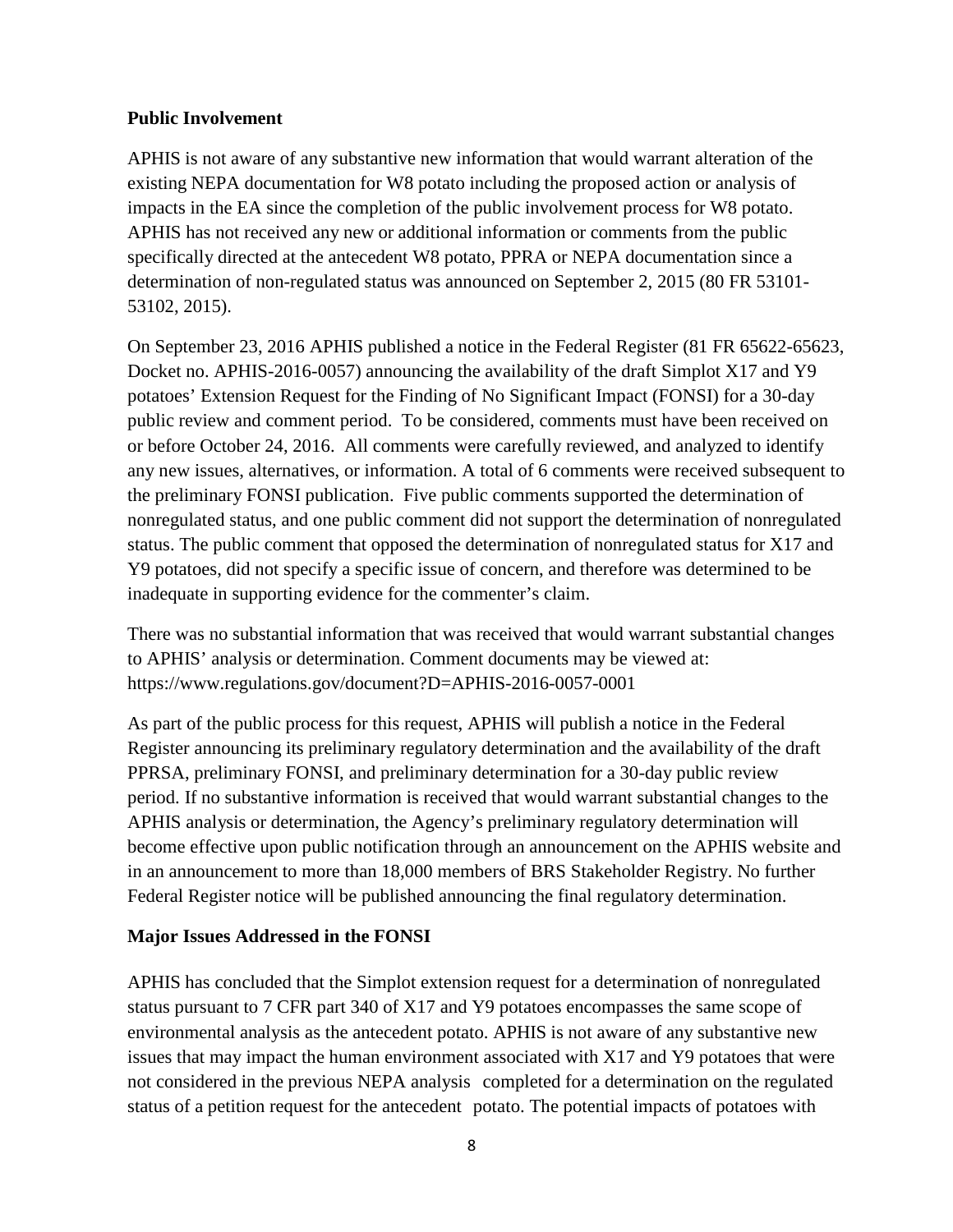late blight resistance, low acrylamide potential, lowered sugars, and reduced black spot bruising on the agricultural production of potato, the physical environment, animal and plant communities, public health, animal feed, socioeconomics, and threatened and endangered species remain unchanged when compared to those presented in the Final EA and FONSI for W8 potato. Therefore, APHIS is using the same issues identified and analyzed in the existing NEPA documentation for W8 potato to evaluate and determine if there are any potentially significant impacts to the human environment from a determination on the regulated status of an extension request by Simplot for X17 and Y9 potatoes.

The issues considered in the analysis of W8 potato, were developed based on APHIS' determination that certain GE organisms are no longer subject to the plant pest provisions of the PPA and 7 CFR part 340, and for this particular EA, the specific petition seeking a determination of nonregulated status for W8 potato. Issues discussed in the EA were developed by considering issues raised in public comments submitted for other EAs of GE organisms, issues raised in lawsuits, as well as those issues that have been raised by stakeholders. These issues, including those regarding the agricultural production of potato using various production methods, and the environmental food/feed safety of GE plants were analyzed to determine the potential environmental impacts of X17 and Y9 potatoes.

APHIS developed the list of resource areas considered in its analysis from issues raised in public comments submitted for other EAs of GE organisms. These same issues have been determined by APHIS to be relevant to APHIS' authority actions associated with the antecedent event W8 potato. The following issues were identified as important to the scope of the analysis (40 CFR 1508.25) and can be categorized as follows:

#### **Socioeconomic Considerations:**

- Agricultural Production of Potatoes
- Domestic Commerce
- Organic Potato Production
- Foreign Trade

#### **Environmental Considerations:**

- Soil Quality
- Water Resources
- Air Quality
- Climate Change
- Animal Communities
- Plant Communities
- Microorganisms
- Biological Diversity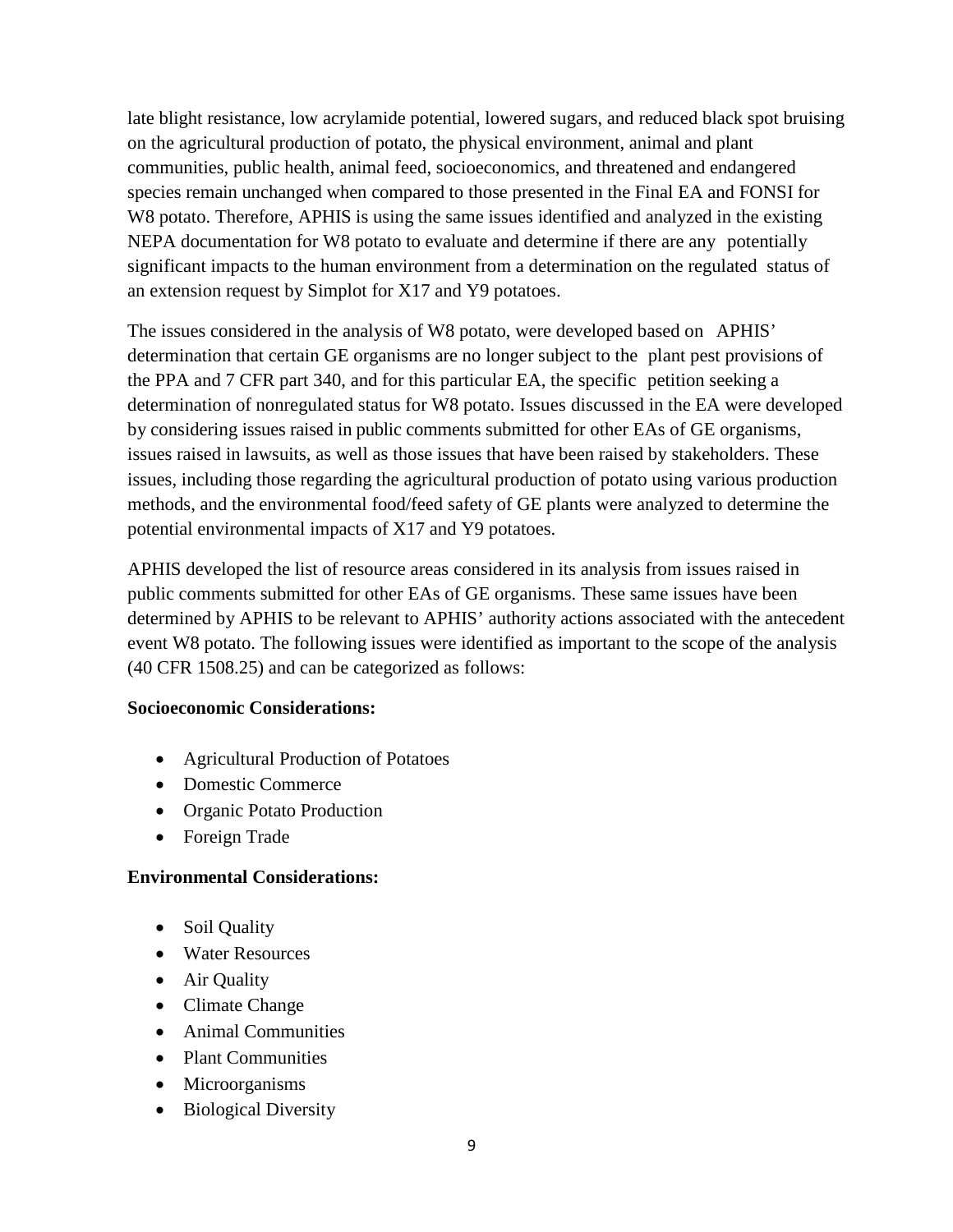#### **Human Health Considerations:**

- Public Health
- Worker Safety

### **Livestock Health Considerations:**

• Livestock Health/Animal Feed

In addition, APHIS also considered potential cumulative impacts relative to these issues, potential impacts on threatened and endangered species (TES), as well as adherence of the proposed action to Executive Orders, and environmental laws and regulations to which the action may be subject.

### **Alternatives that were analyzed**

APHIS has concluded that the Simplot extension request for a determination of nonregulated status of X17 and Y9 potatoes encompasses the same scope of environmental analysis and regulatory decision as the antecedent potato; that is, a determination of nonregulated status pursuant to 7 CFR part 340. APHIS reviewed and analyzed the information submitted in the extension request by Simplot [\(Simplot, 2016\)](#page-24-0), and has concluded that X17 and Y9 potatoes are similar to W8 potato, and therefore, based on its PPRA for W8 potato, APHIS has concluded that X17 and Y9 potatoes are unlikely to pose a plant pest risk [\(USDA-APHIS, 2015c\)](#page-25-3). The comparison of characteristics of X17 and Y9 potatoes to the antecedent W8 potato, indicates that the phenotype and traits of X17 and Y9 and the antecedent W8 potato are the same, as are the conclusions of the molecular, agronomic, phenotypic, and compositional assessments; and X17 and Y9 potatoes do not exhibit any additional traits beyond what is expressed in the antecedent potato [\(Simplot, 2016\)](#page-24-0). Therefore, the proposed action identified in the existing NEPA documentation completed for the antecedent W8 potato is being used to evaluate APHIS' action associated with a determination of nonregulated status of X17 and Y9 potatoes.

Based on the similarity to the antecedent W8 potato, APHIS has concluded that all the alternatives identified in the EA for W8 potato to be relevant to APHIS' regulatory actions associated with X17 and Y9 potatoes, and therefore, are being used in their entirety. APHIS is not aware of any new alternatives that are relevant to APHIS' decision on the regulatory status of X17 and Y9 potatoes that were not considered in the previous NEPA analysis for W8 potato. Therefore, APHIS is using the same alternatives, including the proposed action, identified and analyzed in the existing NEPA documentation completed for the antecedent potato to evaluate and determine if there are any potentially significant impacts to the human environment from a determination of nonregulated status of X17 and Y9 potatoes.

#### *Alternatives described in the existing EA for Simplot W8 potato*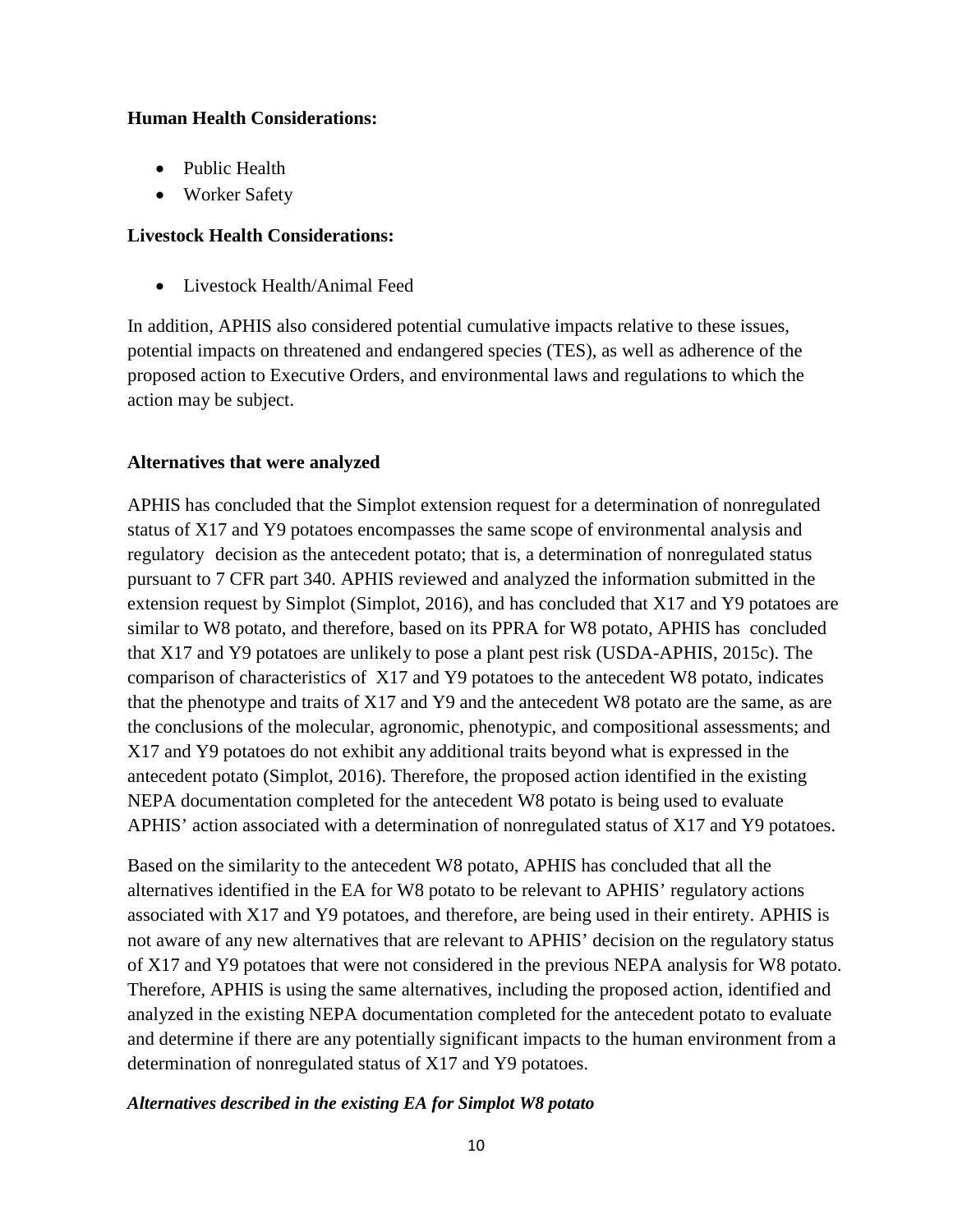The EA analyzes the potential environmental consequences of a determination of nonregulated status of W8 potato. To respond favorably to a petition for nonregulated status, APHIS must determine that W8 potato is unlikely to pose a plant pest risk. Based on its PPRA [\(USDA-](#page-25-3)[APHIS, 2015c\)](#page-25-3). APHIS has concluded that W8 potato is unlikely to pose a plant pest risk. Therefore, APHIS must determine that W8 potato is no longer subject to 7 CFR part 340 or the plant pest provisions of the PPA. Two alternatives were evaluated in the EA: (1) no action and (2) determination of nonregulated status of W8 potato, APHIS assessed the potential for environmental impacts for each alternative in the "Environmental Consequences" section of the EA.

## **No Action: Continuation as a Regulated Article**

Under the No Action Alternative, APHIS would deny the petition. W8 potato and progeny derived from W8 potato would continue to be regulated articles pursuant to the regulations at 7 CFR part 340. Permits or notifications acknowledged by APHIS would still be required for introductions of W8 potatoes, and measures to ensure physical and reproductive confinement would continue to be implemented. APHIS might choose this alternative if there were insufficient evidence to demonstrate the lack of plant pest risk from the unconfined cultivation of W8 potato.

This alternative is not the preferred alternative because APHIS has concluded through a PPRA that W8 potato is unlikely to pose a plant pest risk [\(USDA-APHIS, 2015c\)](#page-25-3) indicating this alternative would not satisfy the purpose and need for making a determination of plant pest risk status and responding to the petition for nonregulated status.

# **Preferred Alternative: Determination that W8 potato is No Longer a Regulated Article**

Under this alternative, W8 potato and progeny derived from it would no longer be regulated articles pursuant to the regulations at 7 CFR part 340. W8 potato is unlikely to pose a plant pest risk [\(USDA-APHIS, 2015c\)](#page-25-3). Authorizations issued by APHIS would no longer be required for introductions of W8 potato and progeny derived from these events.

The Preferred Alternative, (i.e., a determination of nonregulated status of W8 potato), is not expected to increase potato production, either by its availability alone or associated with other factors, or result in an increase in overall acreage of GE potato. Potential impacts would be similar to the No Action Alternative. Because the agency has concluded that W8 potato is unlikely to pose a plant pest risk, a determination of nonregulated status of W8 potato is a response that is consistent with the plant pest provisions of the PPA, the regulations codified in 7 CFR part 340, and the biotechnology regulatory policies in the Coordinated Framework.

## **Alternatives Considered but Rejected from Further Consideration**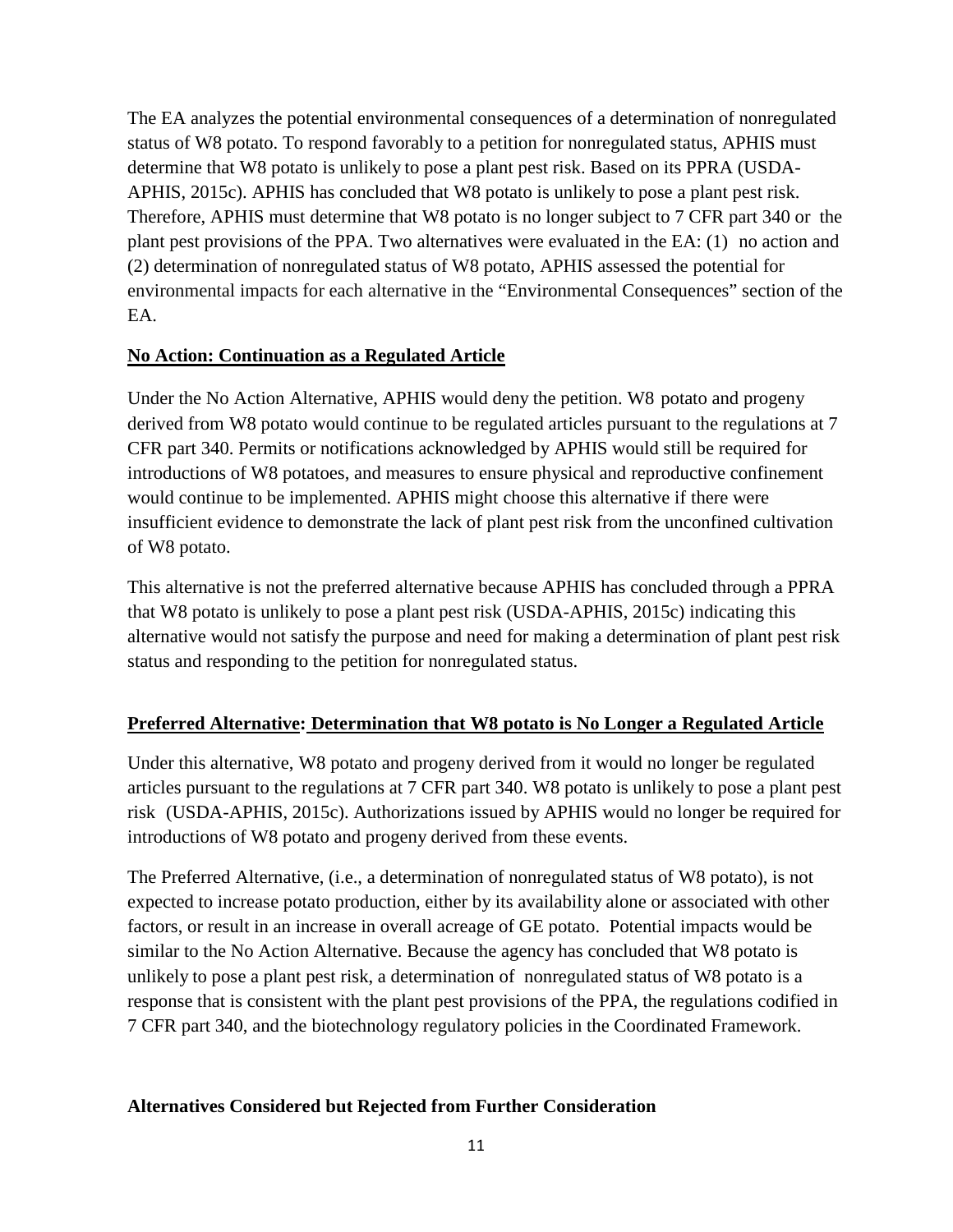APHIS assembled a list of alternatives that might be considered for W8 potato. The agency evaluated these alternatives, in light of the agency's authority pursuant to the plant pest provisions of the PPA, and the regulations at 7 CFR part 340, with respect to environmental safety, efficacy, and practicality to identify which alternatives would be further considered for W8 potato. Based on this evaluation, APHIS rejected several alternatives. These alternatives are discussed briefly below along with the specific reasons for rejecting each one.

## 1. Prohibit the Release of W8 potato

APHIS considered prohibiting the release of W8 potato, including denying any permits associated with the field testing. APHIS determined that this alternative is not appropriate given that APHIS has concluded that W8 potato is unlikely to pose a plant health risk [\(USDA-](#page-25-3)[APHIS, 2015c\)](#page-25-3).

In enacting the PPA, Congress found that:

[D]ecisions affecting imports, exports, and interstate movement of products regulated under [the Plant Protection Act] shall be based on sound science... §402(4).

On March 11, 2011, in a Memorandum for the Heads of Executive Departments and Agencies, the White House Emerging Technologies Interagency Policy Coordination Committee developed broad principles, consistent with Executive Order 13563, to guide the development and implementation policies for oversight of emerging technologies (such as genetic engineering) at the agency level (76 FR 3821-3823, 2011). In accordance with this memorandum, agencies should adhere to Executive Order 13563, and, consistent with that Executive Order, the following principle, among others to the extent permitted by law when regulating emerging technologies, states that:

[D]ecisions should be based on the best reasonably obtainable scientific, technical, economic, and other information, within the boundaries of the authorities and mandate of each agency.

Based on the PPRA [\(USDA-APHIS, 2015c\)](#page-25-3) and the scientific data evaluated therein, APHIS concluded that W8 potato is unlikely to pose a plant pest risk. Accordingly, there is no basis in science for prohibiting the release of Simplot potato event W8 potato.

## 2. Approve the Petition in Part

The regulations at 7 CFR 340.6(d) (3)(i) state that APHIS may "approve the petition in whole or in part." For example, a determination of nonregulated status in part may be appropriate if there is a plant pest risk associated with some, but not all lines described in the extension request. Because APHIS has concluded that the event W8 potato is unlikely to pose as a plant pest risk [\(USDA-APHIS, 2015c\)](#page-25-3) there is no regulatory basis pursuant to the plant pest provisions of the PPA for considering approval of the petition only in part.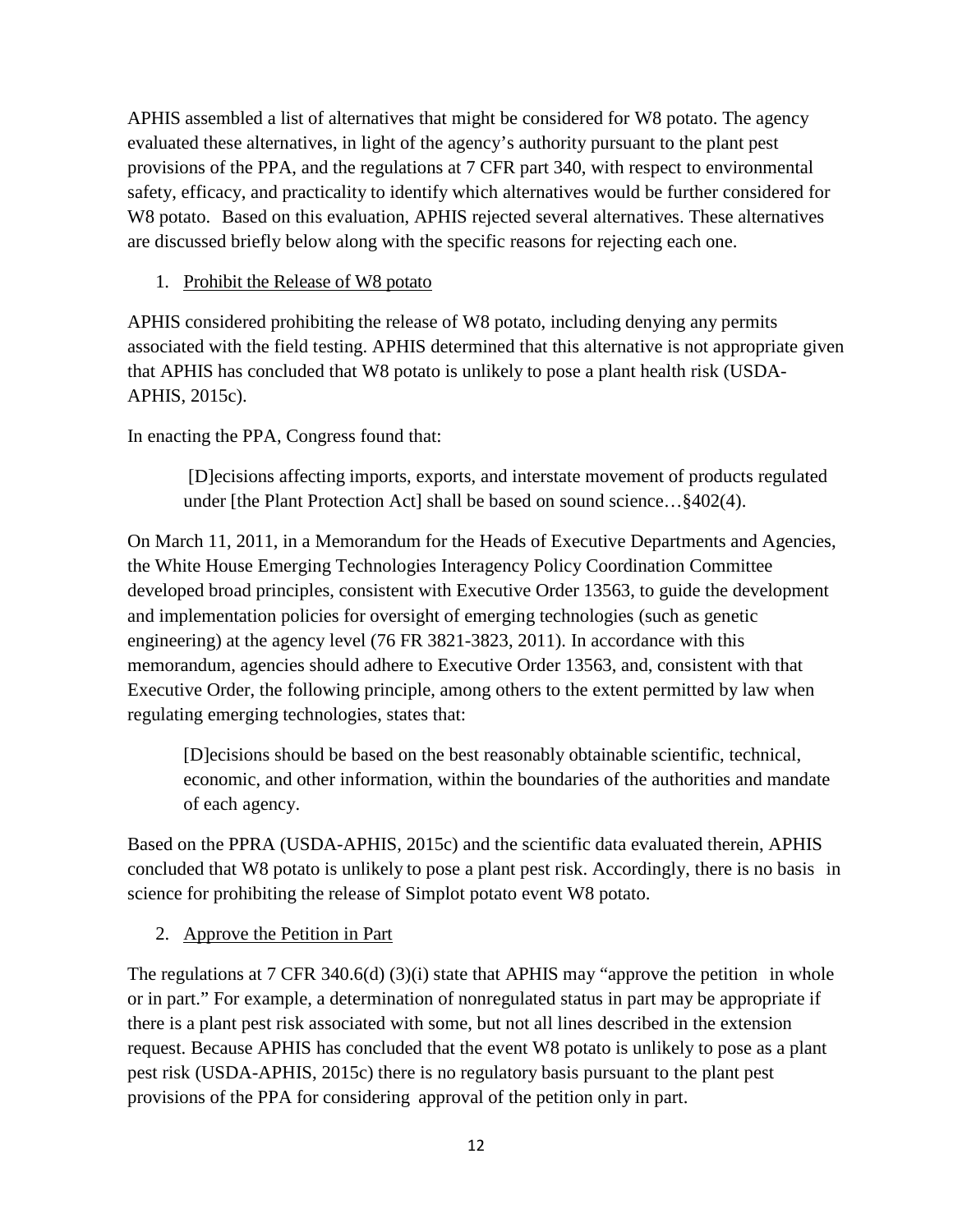## 3. Isolation Distance between W8 potato event and Non-GE Potato Production and Geographical Restrictions

Because APHIS has concluded that the antecedent event W8 potato is unlikely to pose a plant pest risk [\(USDA-APHIS, 2015c\)](#page-25-3), an alternative based on requiring isolation distances would be inconsistent with the statutory authority pursuant to the plant pest provisions of the PPA and regulations in 7 CFR part 340.

In response to public concerns of gene movement between GE and non-GE plants, APHIS considered requiring an isolation distance separating W8 potato from conventional or specialty potato production. APHIS also considered geographically restricting the production of W8 potato based on the location of production of non-GE potato in organic production systems or production systems for GE-sensitive markets in response to public concerns regarding possible gene movement between GE and non-GE plants.

However, as presented in APHIS' PPRA for W8 potato, there are no geographic differences associated with any identifiable plant pest risks for W8 potato [\(USDA-APHIS, 2015c\)](#page-25-3). This alternative was rejected and not analyzed in detail because APHIS has concluded that W8 potato does not pose a plant pest risk, and will not exhibit a greater plant pest risk in any geographically restricted area. Therefore, such an alternative would not be consistent with APHIS' statutory authority pursuant to the plant pest provisions of the PPA and regulations in 7 CFR part 340 and the biotechnology regulatory policies embodied in the Coordinated Framework.

Based on the foregoing, the imposition of isolation distances or geographic restrictions would not meet APHIS' purpose and need to respond appropriately to a petition for nonregulated status based on the requirements in 7 CFR part 340 and the agency's authority pursuant to the plant pest provisions of the PPA. However, individuals might choose on their own to geographically isolate their non-GE production systems from W8 potato or to use isolation distances and other management practices to minimize gene movement between potato fields. Information to assist growers in making informed management decisions for W8 potato is available from the Association of Official Seed Certifying Agencies [\(AOSCA, 2016\)](#page-24-7).

## 4. Requirement of Testing for W8 potato

During the comment periods for other petitions for nonregulated status, some commenters requested that USDA require and provide testing for the presence of GE products in non-GE production systems. APHIS notes that there are no nationally–established regulations involving testing, criteria, or limits of GE material in non-GE systems. Such a requirement would be extremely difficult to implement and maintain. Additionally, because W8 potato does not pose a plant pest risk [\(USDA-APHIS, 2015c\)](#page-25-3), the imposition of any type of testing requirements is inconsistent with the plant pest provisions of the PPA, the regulations at 7 CFR part 340 and biotechnology regulatory policies embodied in the Coordinated Framework. Therefore, imposing such a requirement for W8 potato would not meet APHIS' purpose and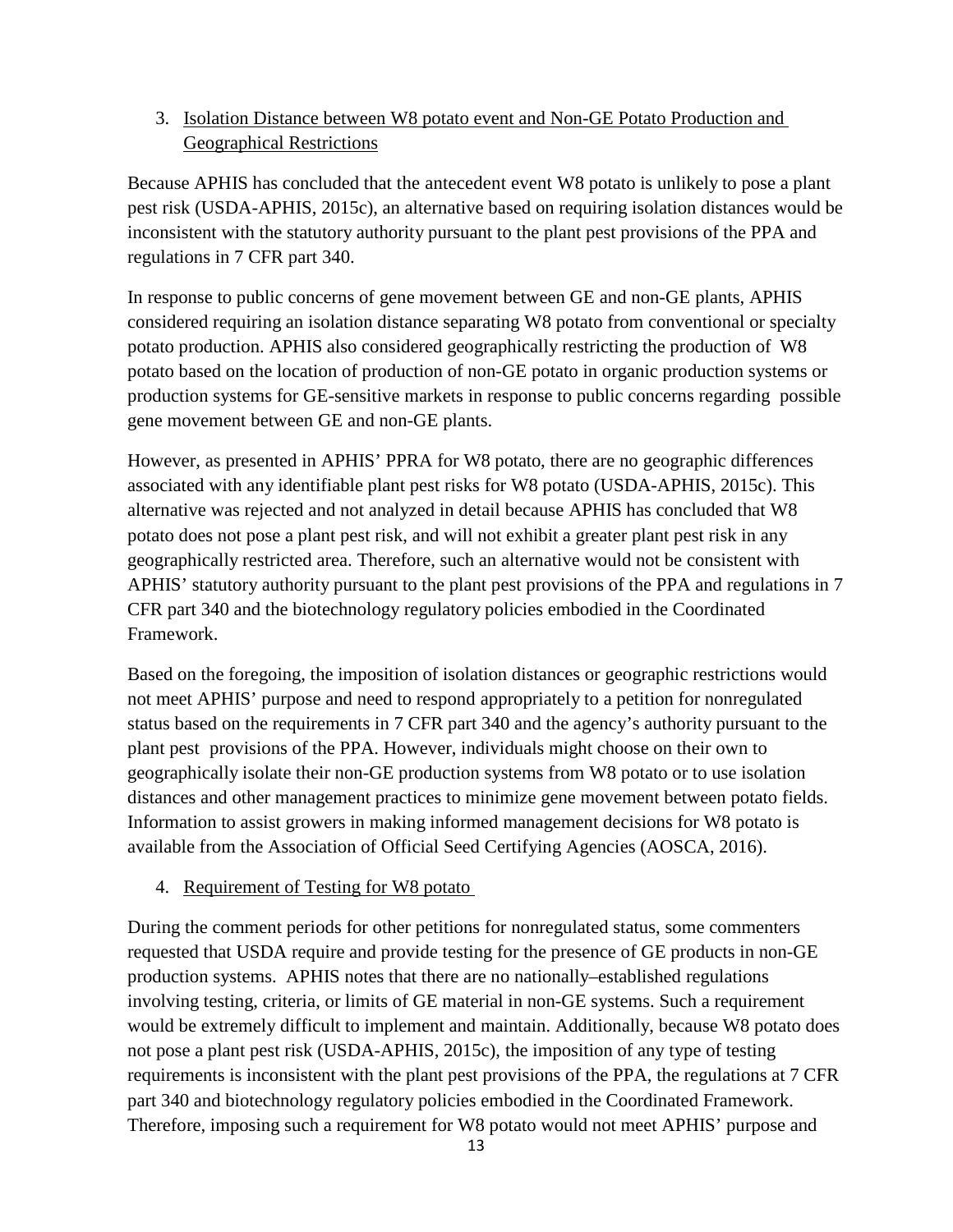need to respond appropriately to the petition in accordance with its regulatory authorities.

# **Environmental Consequences of APHIS' Selected Action**

Based on the similarity of the antecedent event W8 potato to X17 and Y9 potatoes [\(USDA-](#page-26-0)[APHIS, 2016\)](#page-26-0), APHIS has concluded that the previous analysis of impacts completed for W8 potato is relevant to APHIS' regulatory actions associated with responding to the Simplot extension request for X17 and Y9 potatoes. The potential impacts of X17 and Y9 potatoes on agricultural production of potato, physical environment, animal and plant communities, public health, animal feed, socioeconomics, and threatened and endangered species are identical to those presented in the Final EA and FONSI for W8 potato and is therefore being used in its entirety to evaluate APHIS' action associated with a determination of nonregulated status of X17 and Y9 potatoes. The EA for W8 potato [\(USDA-APHIS, 2015a\)](#page-25-0) contains a full analysis of the alternatives to which we refer the reader for specific details. The following table briefly summarizes the results for each of the issues fully analyzed in the Environmental Consequences section of the EA.

| <b>Attribute/Measure</b>                                  | Alternative A: No Action                                                                                                                                                                                                                                            | Alternative B: Determination of<br><b>Nonregulated Status</b>                                                                                   |  |  |
|-----------------------------------------------------------|---------------------------------------------------------------------------------------------------------------------------------------------------------------------------------------------------------------------------------------------------------------------|-------------------------------------------------------------------------------------------------------------------------------------------------|--|--|
| <b>Meets Purpose</b><br>and Need and<br><b>Objectives</b> | N <sub>0</sub>                                                                                                                                                                                                                                                      | Yes                                                                                                                                             |  |  |
| Unlikely to pose a                                        | Satisfied through use of                                                                                                                                                                                                                                            | Satisfied—risk assessment                                                                                                                       |  |  |
| plant pest risk                                           | regulated field trials                                                                                                                                                                                                                                              | $(USDA-APHIS, 2015c)$                                                                                                                           |  |  |
| <b>Management Practices</b>                               |                                                                                                                                                                                                                                                                     |                                                                                                                                                 |  |  |
| Acreage and Areas<br>of Potato Production                 | Total commercial potato production<br>has increased while land area<br>dedicated to potato has decreased.<br>Based on potato production trends and<br>projections, potatoes will continue to<br>be a major crop in the United States<br>for the foreseeable future. | Total acreage dedicated to potato is unlikely to<br>change, but adoption of W8 potato may reduce<br>acreage dedicated to conventional potatoes. |  |  |
| <b>Agronomic Practices</b>                                | Agronomic practices will remain the<br>same as used currently.                                                                                                                                                                                                      | Unchanged from No Action Alternative.                                                                                                           |  |  |
| Pesticide Use                                             | Pesticides are currently used to control<br>insects, nematodes, fungi, and weeds.                                                                                                                                                                                   | Unchanged from No Action Alternative.                                                                                                           |  |  |
| Potato Seed                                               | Potato seed is primarily supplied by                                                                                                                                                                                                                                | Unchanged from No Action Alternative.                                                                                                           |  |  |
| Production                                                | seed potatoes.                                                                                                                                                                                                                                                      |                                                                                                                                                 |  |  |
| Organic Potato                                            | Organic potato growers use practices                                                                                                                                                                                                                                | Unchanged from No Action Alternative.                                                                                                           |  |  |
| Production                                                | and standards for production,<br>cultivation, and product handling and<br>processing to ensure that their<br>products are not pollinated by or<br>commingled with conventional or GE<br>crops.                                                                      |                                                                                                                                                 |  |  |
| <b>Environment</b>                                        |                                                                                                                                                                                                                                                                     |                                                                                                                                                 |  |  |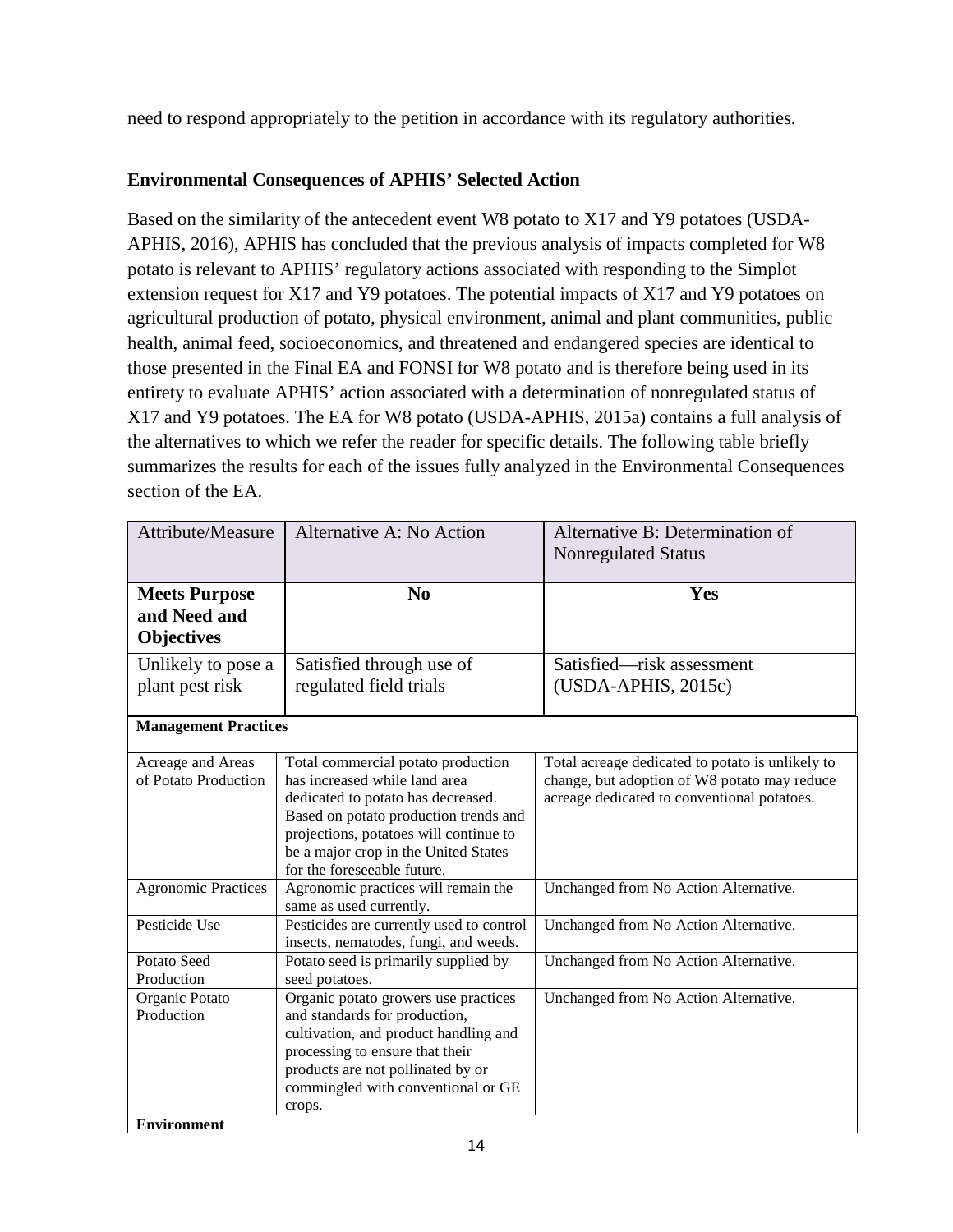| <b>Water Resources</b>    | The primary cause of agricultural NPS<br>pollution is increased sedimentation<br>from soil erosion, which can introduce<br>sediments, fertilizers, and pesticides to<br>nearby lakes and streams. Agronomic<br>practices such as conservation tillage,<br>crop nutrient management, pest<br>management, and conservation buffers<br>help protect water quality from<br>agricultural runoff. Water usage for<br>irrigation would be expected to<br>continue to increase. | Unchanged from No Action Alternative.                                                                                          |
|---------------------------|-------------------------------------------------------------------------------------------------------------------------------------------------------------------------------------------------------------------------------------------------------------------------------------------------------------------------------------------------------------------------------------------------------------------------------------------------------------------------|--------------------------------------------------------------------------------------------------------------------------------|
| Soil Quality              | Agronomic practices such as crop<br>type, tillage, and pest management can<br>affect soil quality. Growers will adopt<br>management practices to address their<br>specific needs in producing potatoes.<br>Erosion potential may continue to<br>increase.                                                                                                                                                                                                               | Unchanged from No Action Alternative.                                                                                          |
| Air Quality               | Agricultural activities such as burning,<br>tilling, harvesting, spraying pesticides,<br>and fertilizing, including the<br>emissions from farm equipment, can<br>directly affect air quality. Aerial<br>application of herbicides may impact<br>air quality from drift, diffusion, and<br>volatilization of the chemicals, as well<br>as motor vehicle emissions from<br>airplanes or helicopters.                                                                      | Unchanged from No Action Alternative.                                                                                          |
| Climate Change            | Agriculture-related activities are<br>recognized as both direct sources of<br>greenhouse gases (GHGs) (e.g.,<br>exhaust from motorized equipment)<br>and indirect sources (e.g., agriculture-<br>related soil disturbance, fertilizer<br>production).                                                                                                                                                                                                                   | Unchanged from No Action Alternative.                                                                                          |
|                           |                                                                                                                                                                                                                                                                                                                                                                                                                                                                         |                                                                                                                                |
| <b>Animals and Plants</b> |                                                                                                                                                                                                                                                                                                                                                                                                                                                                         |                                                                                                                                |
| Animal<br>Communities     | Potato fields may be host to many<br>animal and insect species. Many of<br>these animals are typically considered<br>pests and may be controlled by the use<br>of integrated pest management<br>strategies.                                                                                                                                                                                                                                                             | Animals consuming W8 tubers may be exposed<br>to increased levels of glutamine, but this is not<br>expected to be detrimental. |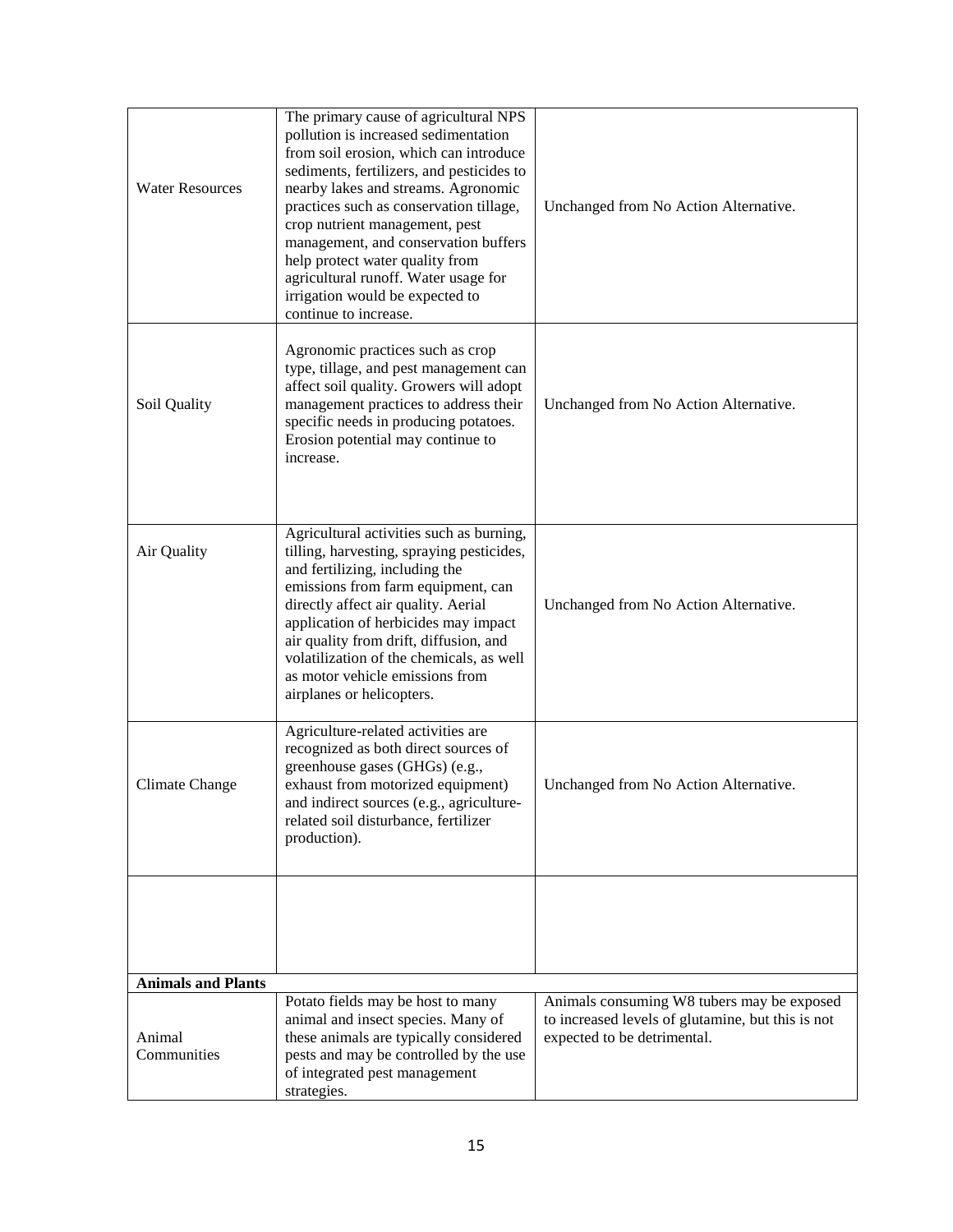| Plant communities                           | Potatoes are a labor intensive, highly<br>managed crop. Members of the plant<br>community that adversely affect<br>potato production may be<br>characterized as weeds.<br>Weed control is an important aspect of<br>potato production. Potato growers use<br>production practices to manage weeds<br>in and around potato fields. | In the unlikely event of hybridization of<br>Simplot W8 potato with conventional varieties,<br>resulting progeny may contain lowered<br>polyphenol oxidase levels. However, this is not<br>expected to be detrimental. Simplot W8 potato is<br>no weedier than conventional potatoes.                                                                                                                                              |
|---------------------------------------------|-----------------------------------------------------------------------------------------------------------------------------------------------------------------------------------------------------------------------------------------------------------------------------------------------------------------------------------|------------------------------------------------------------------------------------------------------------------------------------------------------------------------------------------------------------------------------------------------------------------------------------------------------------------------------------------------------------------------------------------------------------------------------------|
| Gene Flow                                   | Since potato is primarily vegetatively<br>propagated, gene flow between<br>cultivars is low. Volunteer potatoes<br>would continue to need to be<br>controlled, although their survival is<br>low.                                                                                                                                 | Simplot W8 potato traits are not expected to<br>increase weediness in potatoes.                                                                                                                                                                                                                                                                                                                                                    |
| Soil Microorganisms                         | Abundance and diversity of soil<br>microorganisms in and around potato<br>fields is expected to remain as it is<br>currently.                                                                                                                                                                                                     | Unchanged from No Action Alternative                                                                                                                                                                                                                                                                                                                                                                                               |
| <b>Biological Diversity</b>                 | The biological diversity in potato<br>fields is lower than in the surrounding<br>habitats.                                                                                                                                                                                                                                        | Unchanged from No Action Alternative                                                                                                                                                                                                                                                                                                                                                                                               |
| <b>Human and Animal Health</b>              |                                                                                                                                                                                                                                                                                                                                   |                                                                                                                                                                                                                                                                                                                                                                                                                                    |
| <b>Risk to Human</b>                        | Glycoalkaloids and patatins would                                                                                                                                                                                                                                                                                                 | Glycoalkaloid and patatin exposure would                                                                                                                                                                                                                                                                                                                                                                                           |
| Health                                      | continue to pose a risk to human<br>health. In the case of humans<br>consuming high-temperature cooked<br>potatoes, they would continue to be<br>exposed to acrylamide.                                                                                                                                                           | continue. For humans consuming high-<br>temperature cooked potatoes, acrylamide levels<br>could be reduced approximately 60-70%, which<br>will benefit human health.                                                                                                                                                                                                                                                               |
| <b>Risk to Animal Feed</b>                  | Glycoalkaloids would continue to<br>pose a risk to livestock if potato stems<br>and foliage are fed to them, which is<br>not likely.                                                                                                                                                                                              | Unchanged from No Action Alternative.                                                                                                                                                                                                                                                                                                                                                                                              |
| Socioeconomic                               |                                                                                                                                                                                                                                                                                                                                   |                                                                                                                                                                                                                                                                                                                                                                                                                                    |
| Domestic and                                | Most potato production is used for                                                                                                                                                                                                                                                                                                | Because of its potential human health benefits                                                                                                                                                                                                                                                                                                                                                                                     |
| Economic<br>Environment                     | food. Market utilization would likely<br>continue as it is currently.                                                                                                                                                                                                                                                             | (lower acrylamide) and potential reduced<br>wastage (low bruising, late blight resistance),                                                                                                                                                                                                                                                                                                                                        |
|                                             |                                                                                                                                                                                                                                                                                                                                   | Simplot W8 potato may comprise a larger share<br>of the domestic potato market, and may result in<br>increased revenues.                                                                                                                                                                                                                                                                                                           |
| Trade Economic<br>Environment               | United States potatoes and potato<br>products will continue to play a role in<br>global potato production, and the<br>United States will continue to be a<br>supplier in the international market.                                                                                                                                | The foreign trade impacts associated with a<br>determination of nonregulated status of Simplot<br>W8 potatoes are anticipated to be similar to the<br>No Action Alternative. However, import of each<br>specific trait requires separate application and<br>approval by the importing country. If the<br>Simplot W8 traits are approved by importing<br>countries, it may make up a larger percentage of<br>potato import markets. |
| <b>Other Regulatory</b><br><b>Approvals</b> | FDA completed consultations, EPA<br>tolerance exemptions and conditional<br>pesticide registrations granted                                                                                                                                                                                                                       | FDA completed consultation on March 12,<br>2015 and concluded that Innate <sup>TM</sup> potato<br>varieties (which includes W8 potato), are safe<br>for consumption (US-FDA, 2015b; 2015a;<br>2015c).                                                                                                                                                                                                                              |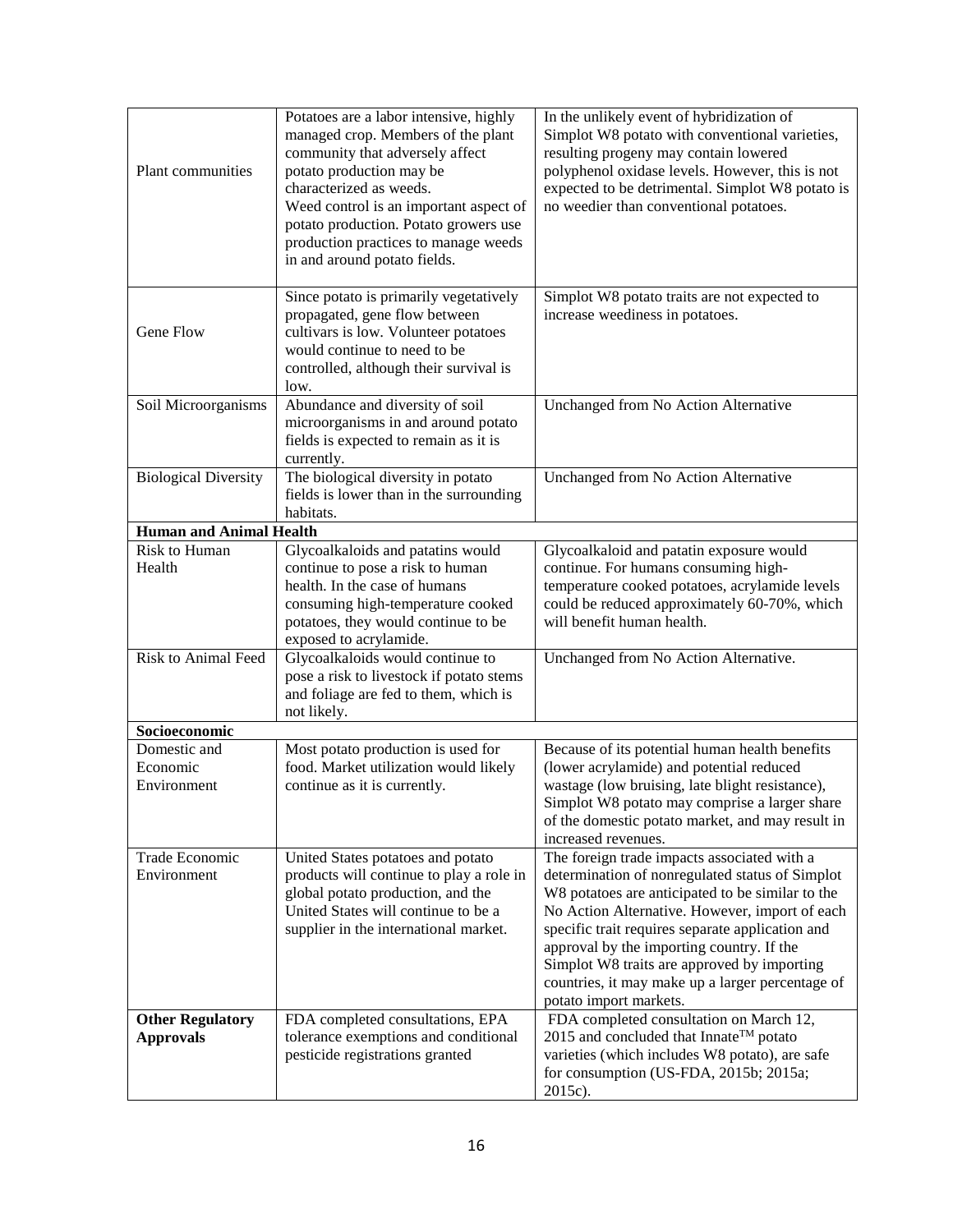| <b>Other Countries</b>            | Countries importing potatoes would<br>continue to do so. | Simplot would need to obtain regulatory<br>approvals from any nations which plan to import<br>Simplot W8 potato. |  |  |
|-----------------------------------|----------------------------------------------------------|------------------------------------------------------------------------------------------------------------------|--|--|
| <b>Compliance with Other Laws</b> |                                                          |                                                                                                                  |  |  |
| CWA, CAA, EOs                     | Fully compliant                                          | Fully compliant                                                                                                  |  |  |

#### **Finding of No Significant Impact**

Based on the analysis of impacts in the Final EA for Simplot W8 potato [\(USDA-APHIS,](#page-25-0)  [2015a\)](#page-25-0) and the similarity of X17 and Y9 potatoes to W8 potato, a determination of nonregulated status pursuant to 7 CFR 340 of X17 and Y9 potatoes will not have a significant impact, individually or cumulatively, on the quality of the human environment. This NEPA determination is based on the following context and intensity factors (40 CFR 1508.27):

*Context* - The term "context" recognizes potentially affected resources, as well as the location and setting which the environmental impact would occur. This action has potential to affect conventional and organic potato production systems, including surrounding environments and agricultural workers; human food and animal feed production systems; and foreign and domestic commodity markets.

Total acres of potatoes harvested in, 2013 and 2014, 2015 were 1.05, 1.07, and 1.06 million acres, respectively [\(USDA-NASS, 2015b;](#page-26-2) [USDA-ERS, 2016b\)](#page-26-1). Potatoes contribute approximately one third of farm sales receipts for vegetables, making potatoes the leading vegetable crop in the United States [\(USDA-ERS, 2016b\)](#page-26-1). Compared to 2014, the total value of United States potato production in 2015 fell 2% to \$3.8 billion, the average yield was 440 centum weight (cwt)/acre (centum weight  $= 100$  pounds) and the average price received was \$9.40/cwt [\(USDA-NASS, 2015a;](#page-26-3) [USDA-ERS, 2016b\)](#page-26-1). Potato acres harvested in the United States have declined over recent years, while total production has increased. Per acre yields which averaged 443 cwt/acre in 2014 increased eight-fold since the early 1900s and doubled since the early 1960s [\(USDA-ERS, 2016b\)](#page-26-1).

Potatoes are grown throughout most of the continental United States. Three states account for 59% of annual production: Idaho (30%), Washington (23%), and Wisconsin (6%) [\(USDA-](#page-26-2)[NASS, 2015b;](#page-26-2) [USDA-ERS, 2016b\)](#page-26-1). In recent years, land devoted to potato production has shifted from the East and Midwest to the Pacific Northwest. This shift has resulted from a number of factors, including improvements in the United States transportation system, the relative decline in consumption of fresh potatoes, advantages associated with processing potatoes in the Northwest such as lower taxes, lower power and labor costs, more favorable weather, and availability of arable land. The average American consumes about 115 pounds (lbs) of potato annually, of which about two-thirds is consumed as processed potato products [\(USDA-ERS, 2013\)](#page-26-4).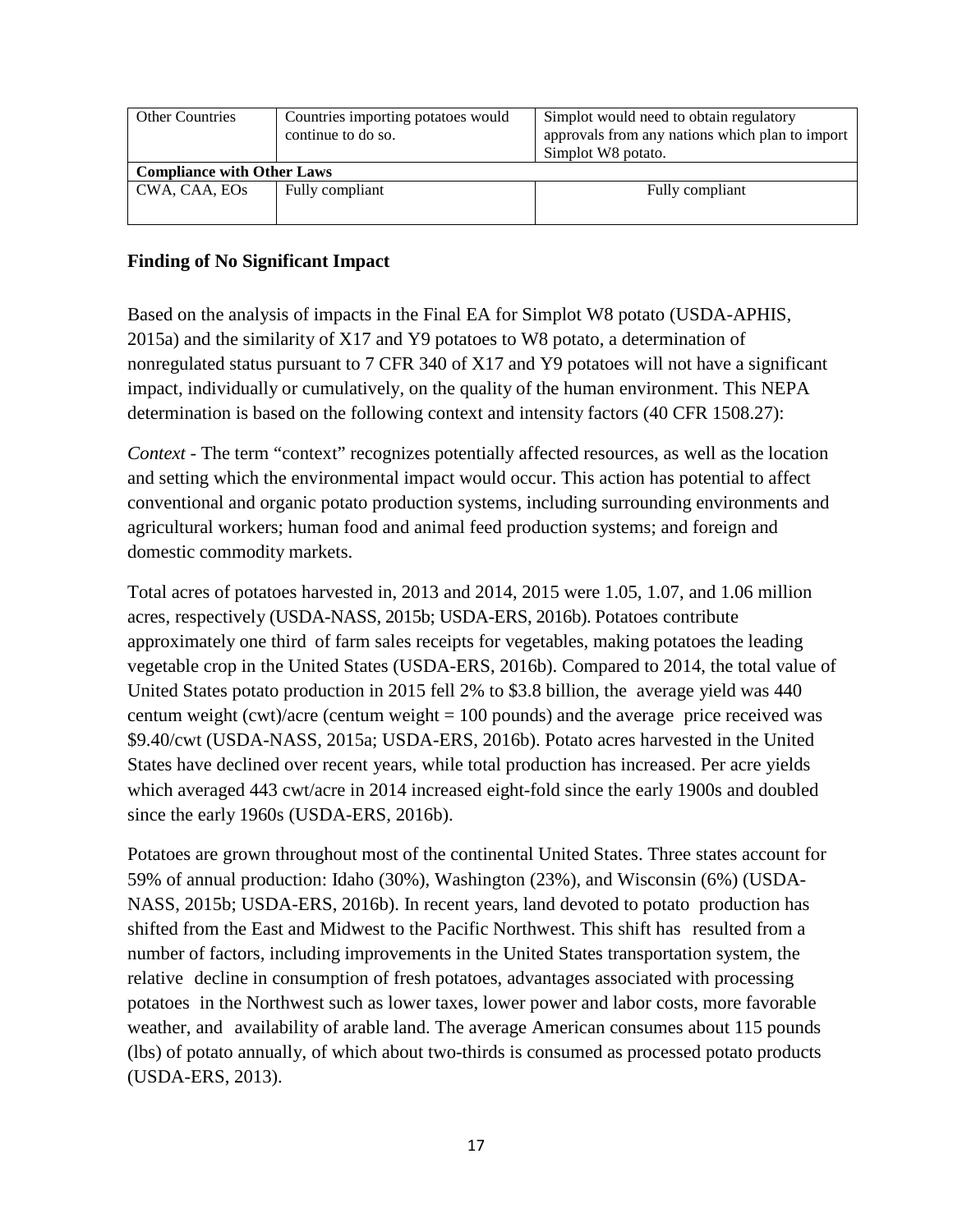After China, India, Russia, and the Ukraine, the United States is the fifth largest potato producing country [\(FAOSTAT, 2014;](#page-24-8) [Zaheer and Akhtar, 2014\)](#page-26-5),with annual production over the last three years of between 197– 209 million tons (388-413 million centum weight (cwt)), grown on 1.1M acres [\(FAOSTAT, 2014\)](#page-24-8) . In 2013, the United States produced approximately 5% of the total world supply of potato [\(NPC, 2015\)](#page-24-9). Major importers of United States potatoes are Canada, Mexico, Japan, South Korea, Malaysia and China [\(NPC, 2015\)](#page-24-9). For 2013/14 U.S exports of potato products are estimated at 450 thousand metric tons; a 30% increase from 2010. Exports of frozen potatoes from the top 3 suppliers, at over 3.0 million metric tons, are up nearly 35% since 2010 [\(USDA-FAS, 2014\)](#page-26-6). Frozen potato products comprise 60% of the United States potato exports [\(Potatoes, 2016\)](#page-24-10). During market year (MY) 2013/2014 (July 2013-June 2014), U.S exports of potatoes and potato products totaled \$1.76 billion and 1.6 million metric tons [\(NPC, 2015\)](#page-24-9). Mexico provides the United States with the largest market for exporting chips and prepared/preserved (canned) products, while the bulk of imports from Germany and the Netherlands are starches and other dehydrated products [\(USDA-ERS, 2016b\)](#page-26-1). Canada is the leading importer of United States fresh table stock and seed potatoes. Since 2011, Canadian imports of fresh and seed potatoes averaged approximately \$79 million, while Mexico's imports averaged \$24 million. Exports to Canada are expected to remain about the same, while Mexico's imports averaged \$24 million. Exports to Canada are expected to remain about the same, while Mexico has limited potential because of restrictive phytosanitary regulations regarding U.S fresh and seed potatoes [\(USDA-ERS, 2016a\)](#page-26-7). In MY 2014/2015, Japanese imports of fresh potatoes from the US reached 22,741 metric tons, an increase of 15% over MY 2013/2014 [\(USDA-FAS, 2015\)](#page-26-8).

A determination of nonregulated status of X17 and Y9 potatoes are not expected to directly cause an increase in agricultural acreage devoted to potato production. The availability of X17 and Y9 potatoes will not change cultivation areas for potato production in the United States and there are no anticipated changes to the availability of GE and non-GE potato varieties on the market.

*Intensity* – Intensity is a measure of the degree or severity of an impact based upon the ten factors. The following factors were used as a basis for this decision:

#### 1. *Impacts that may be both beneficial and adverse.*

A determination of nonregulated status pursuant to 7 CFR part 340 for X17 and Y9 potatoes will have no significant environmental impact in relation to the availability of GE, conventional, organic or specialty potato varieties. Based on the discussions in Chapter 4 of the EA for W8 potato [\(USDA-APHIS, 2015a\)](#page-25-0) and the similarity to the antecedent event W8 potato [\(USDA-APHIS, 2016\)](#page-26-0), a determination of nonregulated status of events X17 and Y9 potatoes are not expected to directly cause an increase in agricultural acreage devoted to potato production, or those potato acres devoted to GE potato cultivation. The availability of X17 and Y9 potatoes will not change cultivation areas for potato in the United States and there are no anticipated changes to the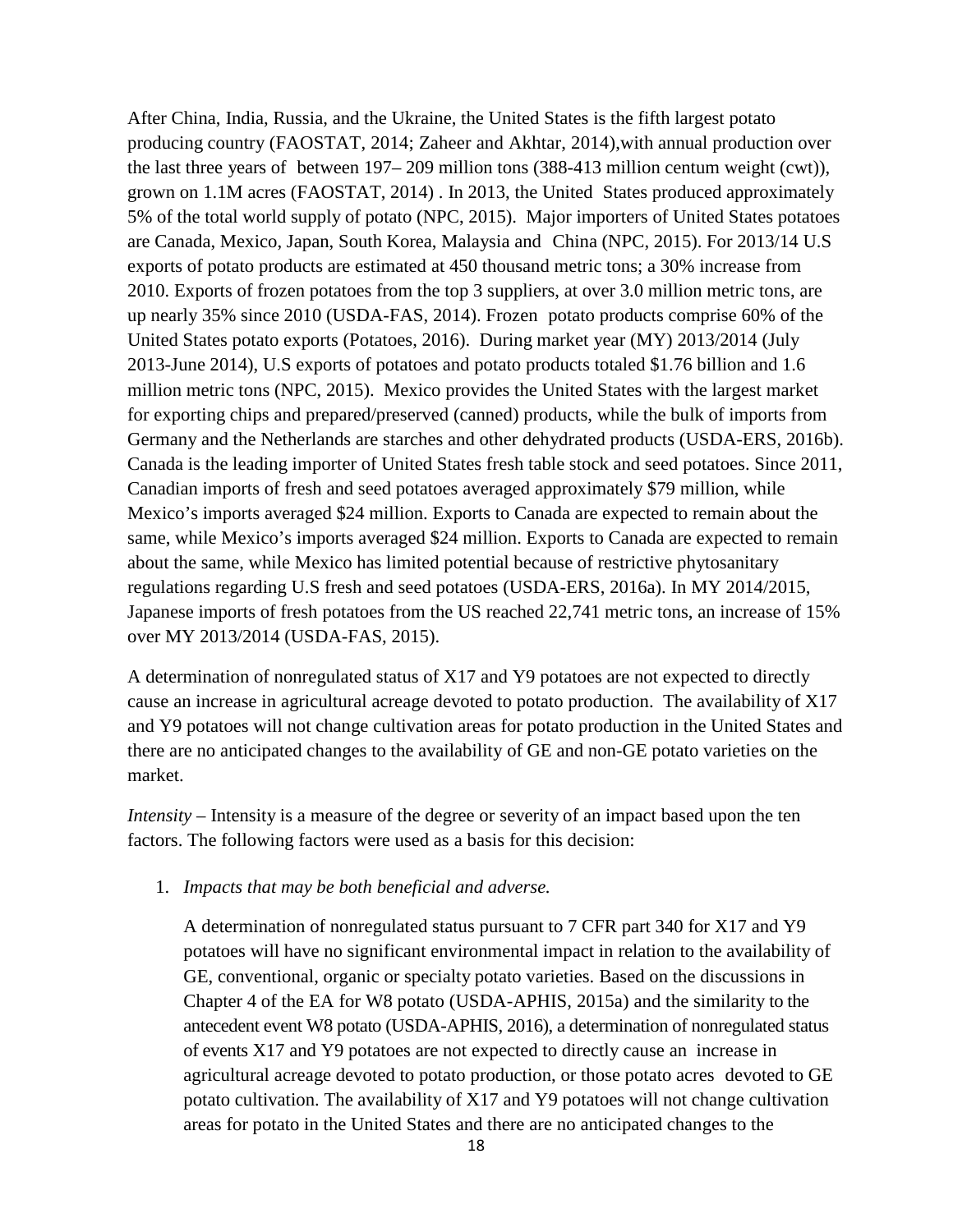availability of GE and non-GE potato varieties on the market. A determination of nonregulated status of X17 and Y9 potatoes could add another GE potato variety to the conventional potato market but is not expected to change the market demands for GE potato or potatoes produced using organic methods or specialty systems.

Based on data provided by Simplot for X17 and Y9 potatoes [\(Simplot, 2016\)](#page-24-0), APHIS has concluded that the availability of X17 and Y9 potatoes would not alter the agronomic practices, locations, and seed production and quality characteristics of conventional and GE potato seed production. A determination of nonregulated status of X17 and Y9 potatoes will not require a change to seed production practices, nor current production practices.

#### 2. *The degree to which the proposed action affects public health or safety.*

A determination of nonregulated status of X17 and Y9 potatoes would have no significant impacts on human or animal health. As discussed in Chapter 4 of the previously prepared W8 potato EA [\(USDA-APHIS, 2015a\)](#page-25-0) similar products were no longer subject to the plant pest provisions of the PPA and 7 CFR part 340 beginning in 1996 with the introduction of *Bt* products. In each case, FDA and EPA reviews and approvals determined that the products met the agency's review criteria for approval. The cultivation of these existing crop products would not change under either alternative. These characteristics have been successfully cultivated in multiple crops in the ensuing years with no evidence of human health impacts.

Public health concerns associated with the use of GE potato, such as X17 and Y9 potatoes, and GE potato products focus primarily on human and animal (livestock) consumption of GE food and feed commodities.

Non-GE potato varieties, both those developed for conventional use and for use in organic production systems, are not routinely required to be evaluated by any regulatory agency in the United States for human food or animal feed safety prior to release in the market. Pursuant to the FFDCA, it is the responsibility of food and feed manufacturers to ensure that the products they market are safe and labeled properly. As a GE product, however, food and feed derived from X17 and Y9 potatoes must be in compliance with all applicable legal and regulatory requirements. GE organisms for food and feed may undergo a voluntary consultation process with the FDA prior to release onto the market. Although a voluntary process, thus far all applicants who have wished to commercialize a GE variety that would be included in the food supply have completed a consultation with the FDA. In such consultation, a developer who intends to commercialize a bioengineered food meets with the agency to identify and discuss relevant safety, nutritional, or other regulatory issues regarding the bioengineered food and then submits to FDA a summary of its scientific and regulatory assessment of the food. This process includes: (1) an evaluation of the amino acid sequence introduced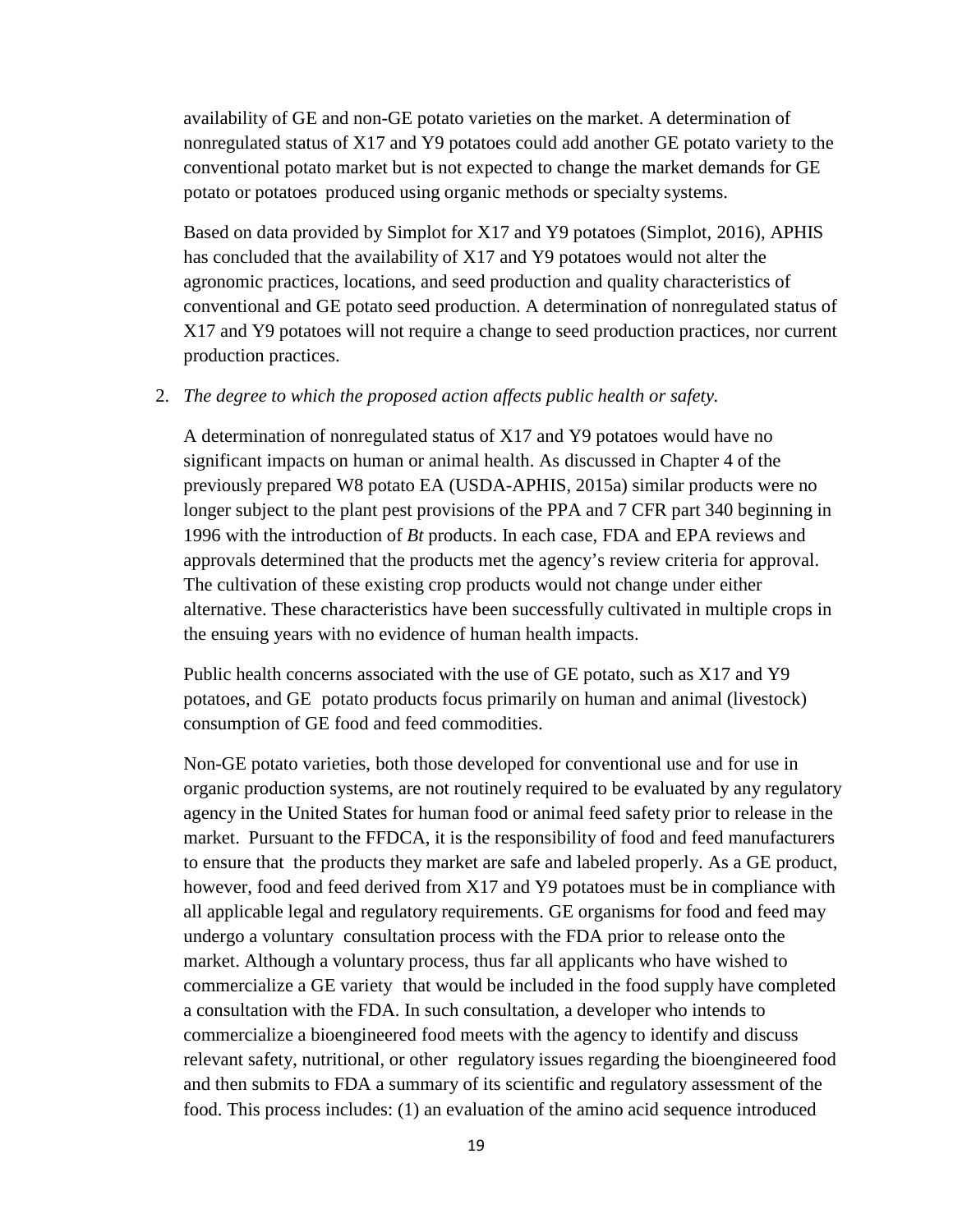into the food crop to confirm whether the protein is related to known toxins and allergens; (2) an assessment of the protein's potential for digestion; and (3) an evaluation of the history of safe use in food [\(Hammond and Jez, 2011\)](#page-24-11). FDA evaluates the submission and responds to the developer by letter with any concerns it may have or additional information it may require. Several international agencies also review food safety associated with GE-derived food items, including the European Food Safety Agency and the Australia and New Zealand Food Standards Agency. Simplot plans to submit a voluntary safety and nutritional assessment of X17 and Y9 potatoes to the FDA Center for Food Safety and Applied Nutrition [\(Simplot, 2016\)](#page-24-0).

3. *Unique characteristics of the geographic area such as proximity to historic or cultural resources, park lands, prime farmlands, wetlands, wild and scenic rivers, or ecologically critical areas.*

There are no unique characteristics of geographic areas such as park lands, prime farm lands, wetlands, wild and scenic areas, or ecologically critical areas that would be adversely impacted by a determination of nonregulated status pursuant to 7 CFR part 340 of X17 and Y9 Potatoes. Similar to the antecedent W8 potato, the common agricultural practices that would be carried out under the proposed action will not cause major ground disturbance; do not cause any physical destruction or damage to property, wildlife habitat, or landscapes; and do not involve the sale, lease, or transfer of ownership of any property. This action is limited to a determination of nonregulated status of X17 and Y9 potatoes. The product will be deployed on agricultural land currently suitable for production of potato, will replace existing varieties, and is not expected to increase the acreage of potato production. This action would not convert land to nonagricultural use and therefore would have no adverse impact on prime farm land. Standard agricultural practices for land preparation, planting, irrigation, and harvesting of plants would be used on agricultural lands planted with X17 and Y9 potatoes, including the use of EPA registered pesticides. Applicant's adherence to EPA label use restrictions for all pesticides will mitigate potential significant impacts to the human environment. In the event of a determination of nonregulated status of X17 and Y9 potatoes, the action is not likely to affect historic or cultural resources, park lands, prime farmlands, wetlands, wild and scenic rivers, or ecologically critical areas that may be in close proximity to potato production sites.

4. *The degree to which the effects on the quality of the human environment are likely to be highly controversial.*

The impacts on the quality of the human environment from a determination of nonregulated status pursuant to 7 CFR part 340 of X17 and Y9 potatoes are not highly controversial. Although there is some opposition to a determination of nonregulated status of X17 and Y9 potatoes, this action is not highly controversial in terms of size, nature or impact on the natural or physical environment. As discussed in Chapter 4 of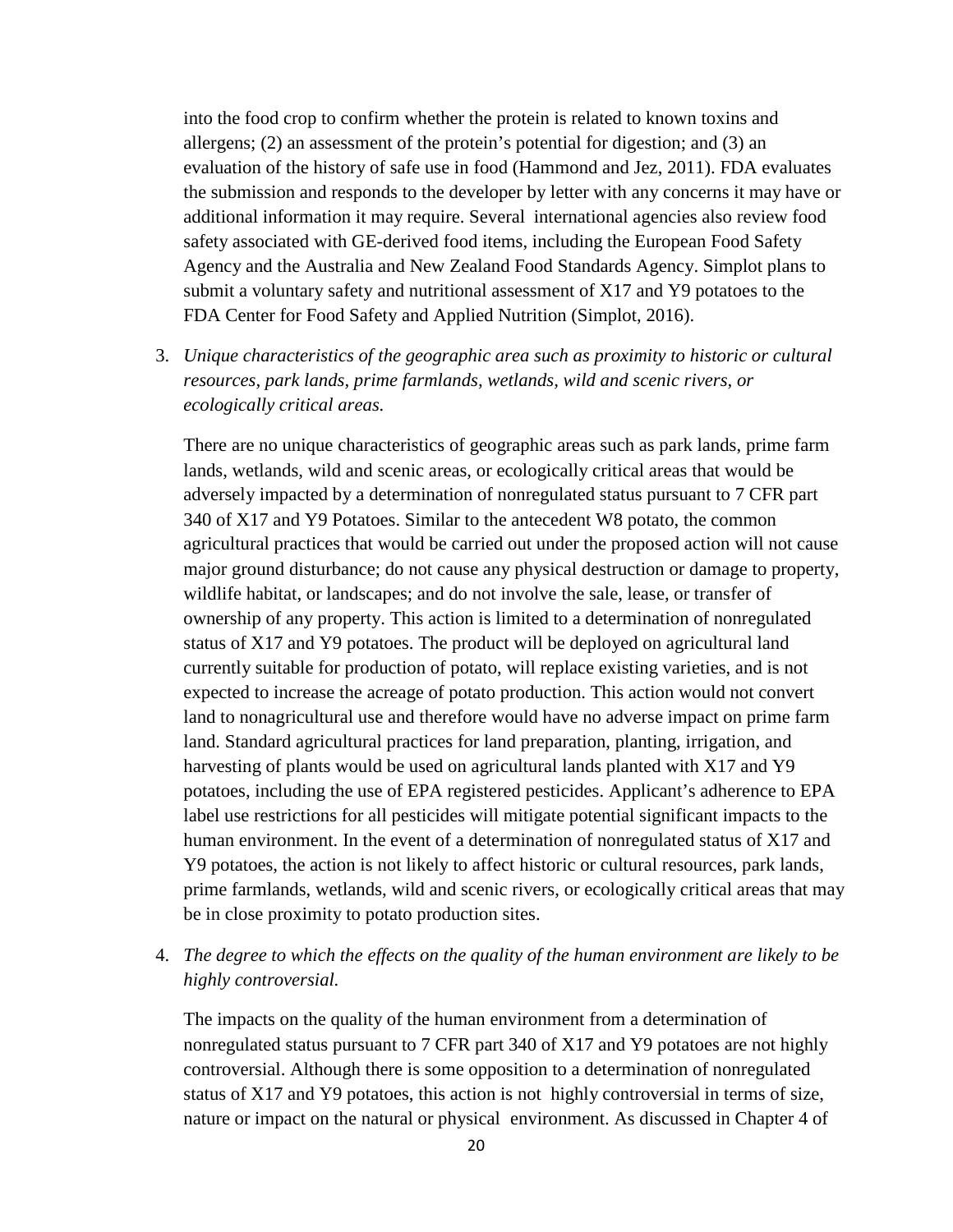the EA for W8 potato [\(USDA-APHIS, 2015a\)](#page-25-0) a determination of nonregulated status is not expected to directly cause an increase in agricultural acreage devoted to potato production. The availability of X17 and Y9 potatoes will not change cultivation areas for potato production in the United States and there are no anticipated changes to the availability of potato varieties on the market. A determination of nonregulated status of X17 and Y9 potatoes could add another potato variety to the potato market and is not expected to change the market demands for potatoes produced using organic methods. A determination of nonregulated status of X17 and Y9 potatoes will not result in changes in the current practices of planting, tillage, fertilizer application/use, cultivation, pesticide application use/volunteer control. Management practices and seed standards for production of certified potato seed would not change. The impact of X17 and Y9 potatoes on wildlife or biodiversity is not different than that of other potato varieties currently used in conventional agriculture in the United States.

5. *The degree to which the possible effects on the human environment are highly uncertain or involve unique or unknown risks.*

Based on the analysis documented in the W8 potato EA [\(USDA-APHIS, 2015a\)](#page-25-0) and its similarity to W8 potato, the possible impacts on the human environment from a determination of nonregulated status pursuant to 7 CFR part 340 of X17 and Y9 potatoes are well understood. The impacts of the proposed activities are not highly uncertain and do not involve unique or unknown risks on the natural or physical environment. As discussed in Chapter 4 of the W8 potato EA [\(USDA-APHIS, 2015a\)](#page-25-0), a determination of nonregulated status of X17 and Y9 potatoes is not expected to directly cause an increase in agricultural acreage devoted to potato cultivation. A determination of nonregulated status of X17 and Y9 potatoes will not result in changes in the current practices of planting, tillage, fertilizer application/use, cultivation, and pesticide application. Management practices and seed standards for production of certified potato seed would not change. The impact of X17 and Y9 potatoes on wildlife or biodiversity is no different than that from other crops currently used in agriculture, or other potato produced in conventional agriculture in the United States. As described in Chapter 2 of the W8 potato EA [\(USDA-APHIS, 2015a\)](#page-25-0) well established management practices, production controls, and production practices (conventional, and organic) are currently being used in potato production systems (commercial and seed production) in the United States. Therefore, it is reasonable to assume that farmers, who produce conventional potato varieties, X17 and Y9 potatoes, or produce potato using organic methods, will continue to use these reasonable, commonly accepted best management practices for their chosen systems and varieties during agricultural potato production. Based upon historic trends, conventional production practices that use GE varieties will likely continue to dominate in terms of acreage with or without a determination of nonregulated status of X17 and Y9 potatoes.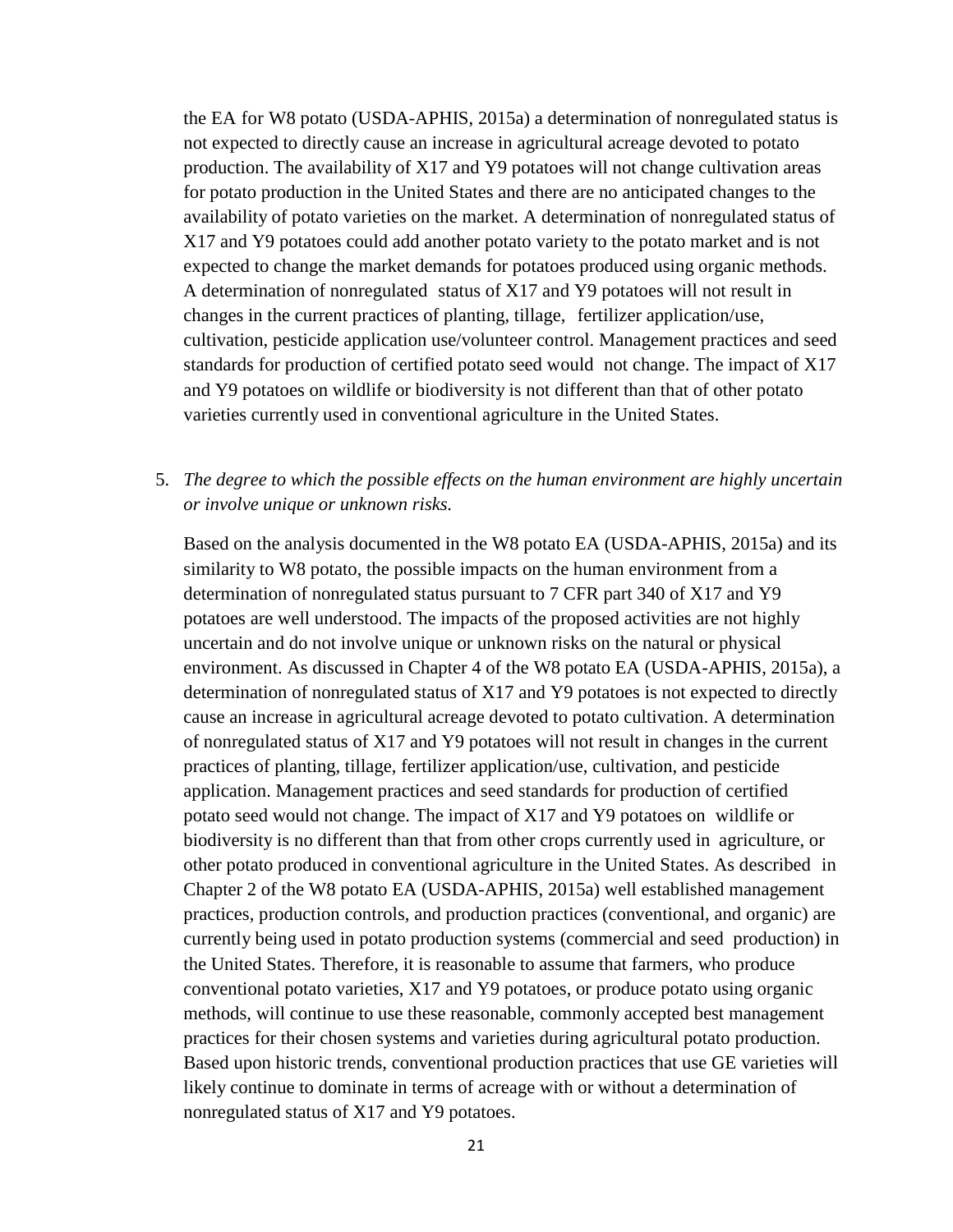6. *The degree to which the action may establish a precedent for future actions with significant effects or represents a decision in principle about a future consideration.*

A determination of nonregulated status for X17 and Y9 potatoes would not establish a precedent for future actions with significant impacts or represent a decision in principle about a future decision. Similar to past regulatory requests reviewed and approved by APHIS, a determination of nonregulated status will be based on whether an organism is unlikely to pose a plant pest risk pursuant to the regulatory requirements of 7 CFR part 340. Each petition that APHIS receives is specific to a particular GE organism and undergoes this independent review to determine if the regulated article poses a plant pest risk.

7. *Whether the action is related to other actions with individually insignificant but cumulatively significant impacts.* 

Based on the similarity of W8 potato to X17 and Y9 potatoes, no significant cumulative impacts were identified. The W8 potato EA [\(USDA-APHIS, 2015a\)](#page-25-0) reviewed cumulative impacts on potato management practices, human and animal health, and the environment and concluded that such impacts were not significant. A cumulative impacts analysis is included for each environmental issue analyzed in Chapter 4 of the W8 potato EA [\(USDA-APHIS, 2015a\)](#page-25-0). In the event APHIS reaches a determination of nonregulated status of X17 and Y9 potatoes, APHIS would no longer have regulatory authority over these potatoes. In the event of a determination of nonregulated status of X17 and Y9 potatoes, APHIS has not identified any significant impact on the environment which may result from the incremental impact of a determination of nonregulated status of X17 and Y9 potatoes when added to past, present, and reasonably foreseeable future actions.

8. *The degree to which the action may adversely affect districts, sites, highways, structures, or objects listed in or eligible for listing in the National Register of Historic Places or may cause loss or destruction of significant scientific, cultural, or historic resources.*

Based on the similarity of the antecedent W8 potato to X17 and Y9 potatoes, a determination of nonregulated status pursuant to 7 CFR part 340 of X17 and Y9 potatoes will not adversely impact cultural resources on tribal properties. Any farming activities that may be taken by farmers on tribal lands are only conducted at the tribe's request; thus, the tribes have control over any potential conflict with cultural resources on tribal properties. A determination of nonregulated status of X17 and Y9 potatoes would have no impact on districts, sites, highways, structures, or objects listed in or eligible for listing in the National Register of Historic Places, nor would they likely cause any loss or destruction of significant scientific, cultural, or historic resources. This action is limited to a determination of nonregulated status of X17 and Y9 potatoes.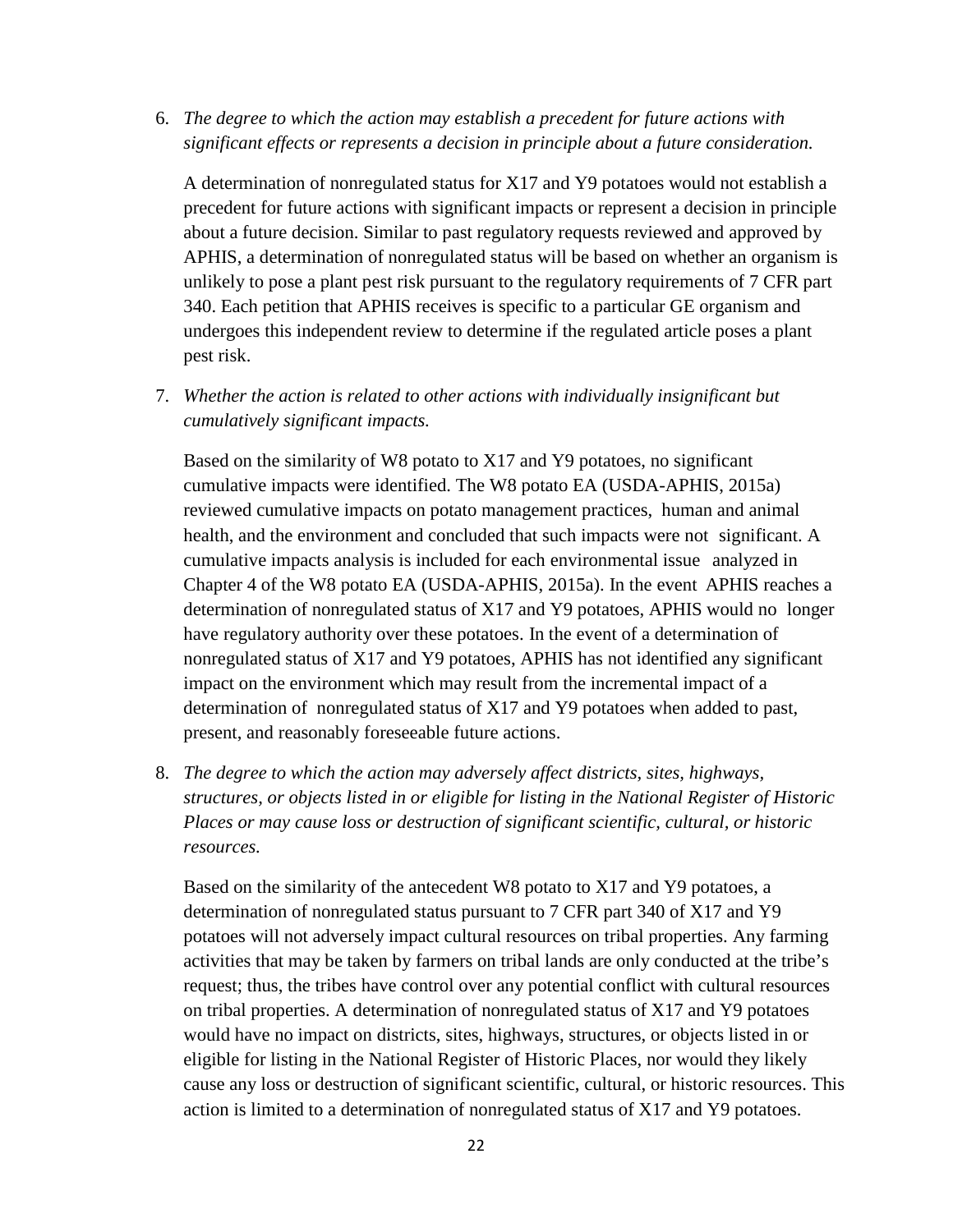Standard agricultural practices for land preparation, planting, irrigation, and harvesting of plants would be used on these agricultural lands including the use of EPA registered pesticides. Applicant's adherence to EPA label use restrictions for all pesticides will mitigate impacts to the human environment. A determination of nonregulated status of X17 and Y9 potatoes is not an undertaking that may directly or indirectly cause alteration in the character or use of historic properties protected pursuant to the National Historic Preservation Act. In general, common agricultural activities conducted under this action do not have the potential to introduce visual, atmospheric, or audible elements to areas in which they are used that could result in impacts on the use and enjoyment of a historic property when common agricultural activities take place. Additionally, cultivation practices are already being conducted throughout the potato production regions. The cultivation of X17 and Y9 potatoes does not inherently change any of these agronomic practices so as to give rise to an impact pursuant to the National Historic Preservation Act.

9. *The degree to which the action may adversely affect the endangered or threatened species or its habitat that has been determined to be critical under the Endangered Species Act of 1973.* 

As described in Chapter 6 of the EA for W8 potato EA [\(USDA-APHIS, 2015a\)](#page-25-0). APHIS has analyzed the potential for effects from a determination of nonregulated status pursuant to 7 CFR part 340 of W8 potato on federally listed threatened and endangered species and species proposed for listing, as well as designated critical habitat and habitat proposed for designation as required pursuant to Section 7 of the Endangered Species Act. After reviewing possible effects of a determination of nonregulated status of X17 and Y9 potatoes, APHIS has determined that a determination of nonregulated status of X17 and Y9 potatoes would have no effect on federally listed threatened and endangered species and species proposed for listing, or on designated critical habitat or habitat proposed for designation.

10. *Whether the action threatens a violation of Federal, State, or local law or requirements imposed for the protection of the environment.*

The proposed action would be in compliance with all Federal, State, and local laws. Because the agency has concluded that X17 and Y9 potatoes are unlikely to pose a plant pest risk, a determination of nonregulated status of X17 and Y9 potatoes is a response that is consistent with the plant pest provisions of the PPA, the regulations codified in 7 CFR part 340, and the biotechnology regulatory policies in the Coordinated Framework. There are no other Federal, State, or local permits that are needed prior to the implementation of this action.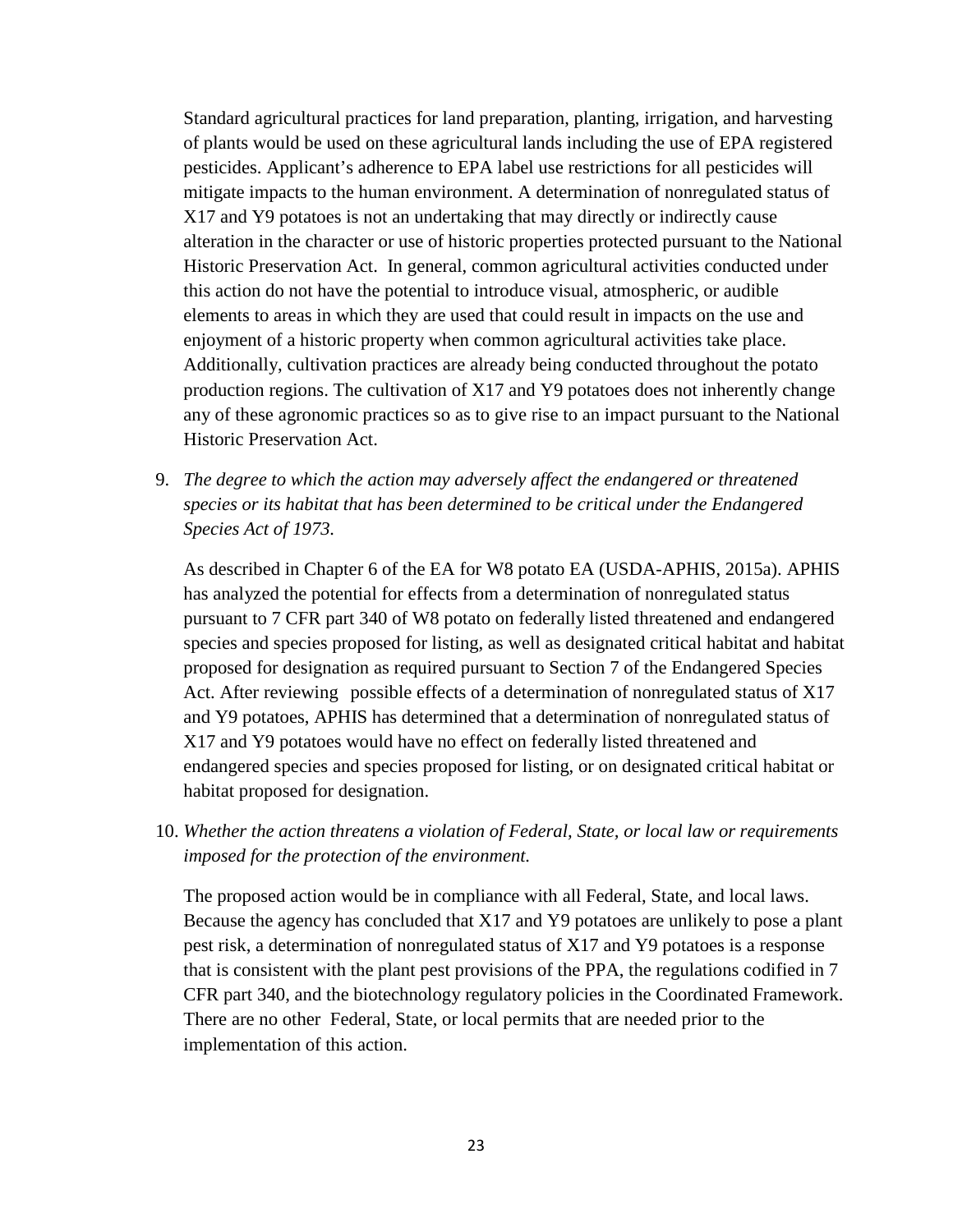#### **NEPA Decision and Rationale**

I have carefully reviewed the existing NEPA documentation completed for W8 potato, including input from the public involvement process. Based on APHIS' conclusion that X17 and Y9 potatoes encompasses the same scope of environmental analysis and regulatory decision as W8 potato; that is, a determination of nonregulated status pursuant to 7 CFR part 340, I conclude the issues identified and analyzed in the existing NEPA documentation for W8 potato are relevant to this regulatory action and best addressed by extending a determination of nonregulated status to  $X17$  and  $Y9$  potatoes. This regulatory action meets AP HIS' purpose and need to allow the safe development and use of GE organisms consistent with the plant pest provisions of the PPA and pursuant to 7 CFR part 340.

As stated in the CEQ regulations, "the agency's preferred alternative is the alternative which the agency believes would fulfill its statutory mission and responsibilities, giving consideration to economic, environmental, technical and other factors." The Preferred Alternative (a determination of nonregulated status of  $X17$  and  $Y9$  potatoes) has been selected for implementation based on consideration of a number of environmental, regulatory, and social factors. Based upon our evaluation and analysis, this alternative is selected because (1) it allows APHIS to fulfill its statutory mission to protect America's agriculture and environment using a science-based regulatory framework that allows for the safe development and use of GE organisms; and (2) it allows APHIS to fulfill its regulatory obligations. As APHIS has not identified any plant pest risks associated with X17 and Y9 potatoes, the continued regulated status of Xl 7 and Y9 potatoes would be inconsistent with the plant pest provisions of the PPA, the regulations codified at 7 CFR part 340, and the biotechnology regulatory policies in the Coordinated Framework. For the reasons stated above, I have determined that a determination of nonregulated status of  $X17$  and  $Y9$  potatoes will not have any significant environmental impacts.

Michael Pirko, Ph.D. APHIS Deputy Administrator Biotechnology Regulatory Services U.S. Department of Agriculture

 $10/28/2016$ 

Date

#### **Citations**

51.FR.23302 (1986) "Coordinated Framework for Regulation of Biotechnology."

57.FR.22984-23005 (1992) "Statement of Policy - Foods Derived from New Plant Varieties."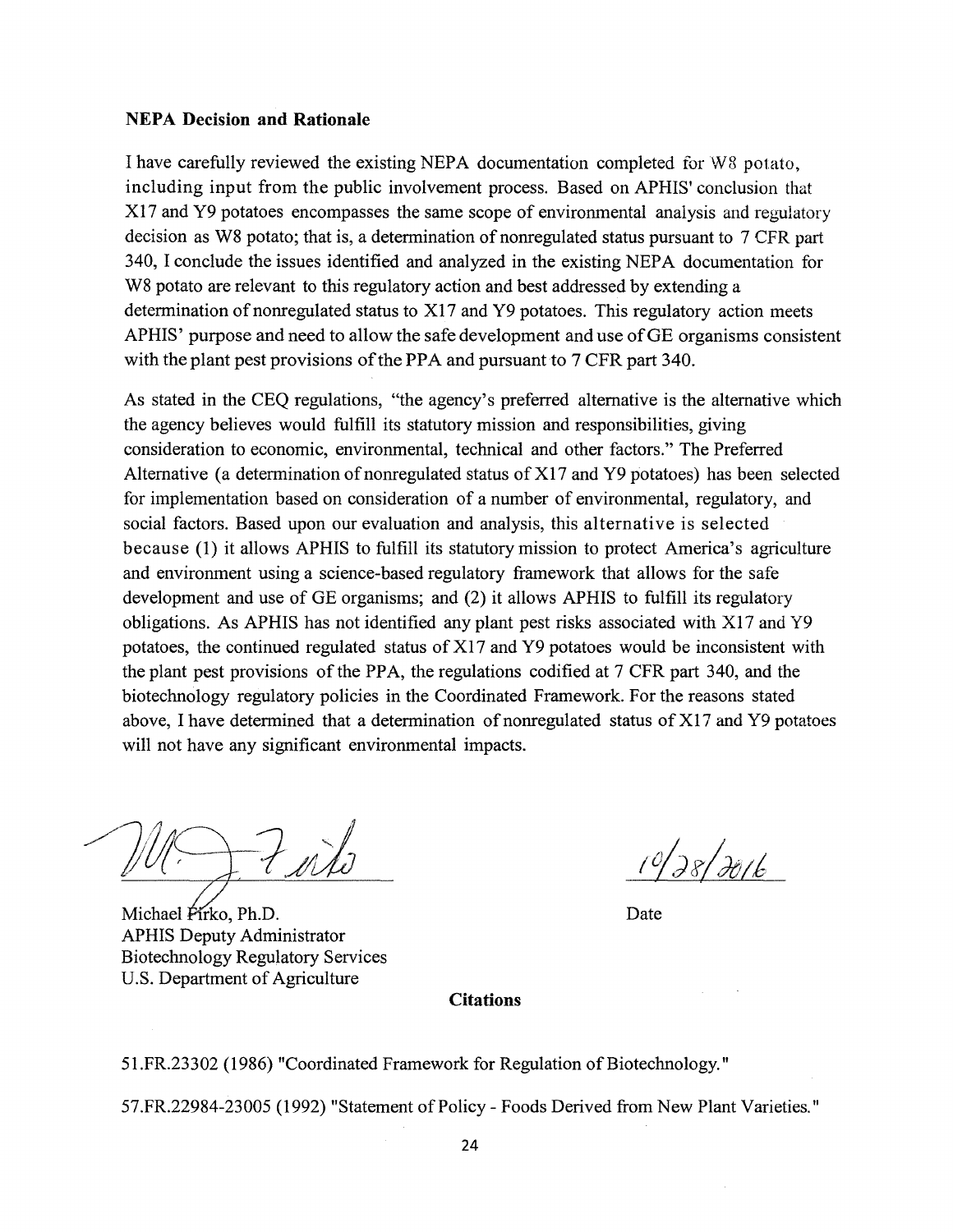SERVICES, DEPARTMENT OF HEALTH AND HUMAN. Last Accessed: 5/10/16 [http://www.fda.gov/Food/GuidanceRegulation/GuidanceDocumentsRegulatoryInformat](http://www.fda.gov/Food/GuidanceRegulation/GuidanceDocumentsRegulatoryInformation/Biotechnology/ucm096095.htm) [ion/Biotechnology/ucm096095.htm.](http://www.fda.gov/Food/GuidanceRegulation/GuidanceDocumentsRegulatoryInformation/Biotechnology/ucm096095.htm)

- <span id="page-24-6"></span>"Improving Regulation and Regulatory Review." 76.FR.3821-3823. 2011. Last Accessed: 5/10/16 https:/[/www.whitehouse.gov/the-press-office/2011/01/18/executive-order-](http://www.whitehouse.gov/the-press-office/2011/01/18/executive-order-13563-improving-regulation-and-regulatory-review)[13563-improving-regulation-and-regulatory-review.](http://www.whitehouse.gov/the-press-office/2011/01/18/executive-order-13563-improving-regulation-and-regulatory-review)
- <span id="page-24-1"></span>"Federal Notice of Determination of Nonregulated Status for W8 Potato." 80.FR.53101-53102. 2015.
- <span id="page-24-7"></span>AOSCA (2016) "Organic Seed Finder." [http://www.organicseedfinder.org/Page/About\\_Organic\\_Seed\\_Finder.aspx?nt=950.](http://www.organicseedfinder.org/Page/About_Organic_Seed_Finder.aspx?nt=950)
- <span id="page-24-4"></span>Daayf and Platt (2003) "US-8 and US-11 Genotypes of Phytophthora infestans from Potato and Tomato Respond Differently to Commercial Fungicides." *AMERICAN JOURNAL OF POTATO RESEARCH.* 80 p 329-34.
- <span id="page-24-3"></span>Deahl; Inglis; and Demuth (1993) "TESTING FOR RESISTANCE TO METALAXYL IN PHYTOPHTHORA INFESTANS ISOLATES FROM NORTHWESTERN WASHINGTON." *AMERICAN POTATO JOURNAL.* 70 p 779-95.

<span id="page-24-8"></span>FAOSTAT (2014) "World Potato Production " [http://faostat3.fao.org/download/Q/QC/E.](http://faostat3.fao.org/download/Q/QC/E)

- <span id="page-24-5"></span>Fry; Birch; Judelson; Grunwald; Danies; Everts; Gevens; Gugino; and Johnson (2015) "Five Reasons to consider Phytophthora infestans a re-emerging pathogen." *Phytopathology.*  p 1-46.
- <span id="page-24-11"></span>Hammond and Jez (2011) "Impact of food processing on the safety assessment for proteins introduced into biotechnology-derived soybean and corn crops." *Food and chemical toxicology : an international journal published for the British Industrial Biological Research Association.* 49 (4): p 711-21. [http://www.ncbi.nlm.nih.gov/pubmed/21167896.](http://www.ncbi.nlm.nih.gov/pubmed/21167896)
- <span id="page-24-9"></span>NPC (2015) "Potato Statistical Yearbook - World Potato Production." [http://s3.amazonaws.com/cloud-pages-sync/accounts/yearbook2015/original.pdf.](http://s3.amazonaws.com/cloud-pages-sync/accounts/yearbook2015/original.pdf)
- <span id="page-24-10"></span>Potatoes, U (2016) "Frozen Potato Products- Export Market." [http://www.uspotatoes.com/downloads/Frozen%20Potato%20Products-](http://www.uspotatoes.com/downloads/Frozen%20Potato%20Products-Export_NEW.pdf)[Export\\_NEW.pdf.](http://www.uspotatoes.com/downloads/Frozen%20Potato%20Products-Export_NEW.pdf)
- <span id="page-24-2"></span>Shepherd; Bradshaw; Dale; McNicol; Pont; Mottram; and Davies (2010) "Variation in acrylamide producing potential in potato: Segregation of the trait in a breeding population." *Food Chemistry.* 123 p 568-73.
- <span id="page-24-0"></span>Simplot (2016) "Petition for Extension of Nonregulated Status for X17 Ranger Russet and Y9 Atlantic Potatoes with Late Blight Resistance, Low Acrylamide Potential, Lowered Reducing Sugars, and Reduced Black Spot."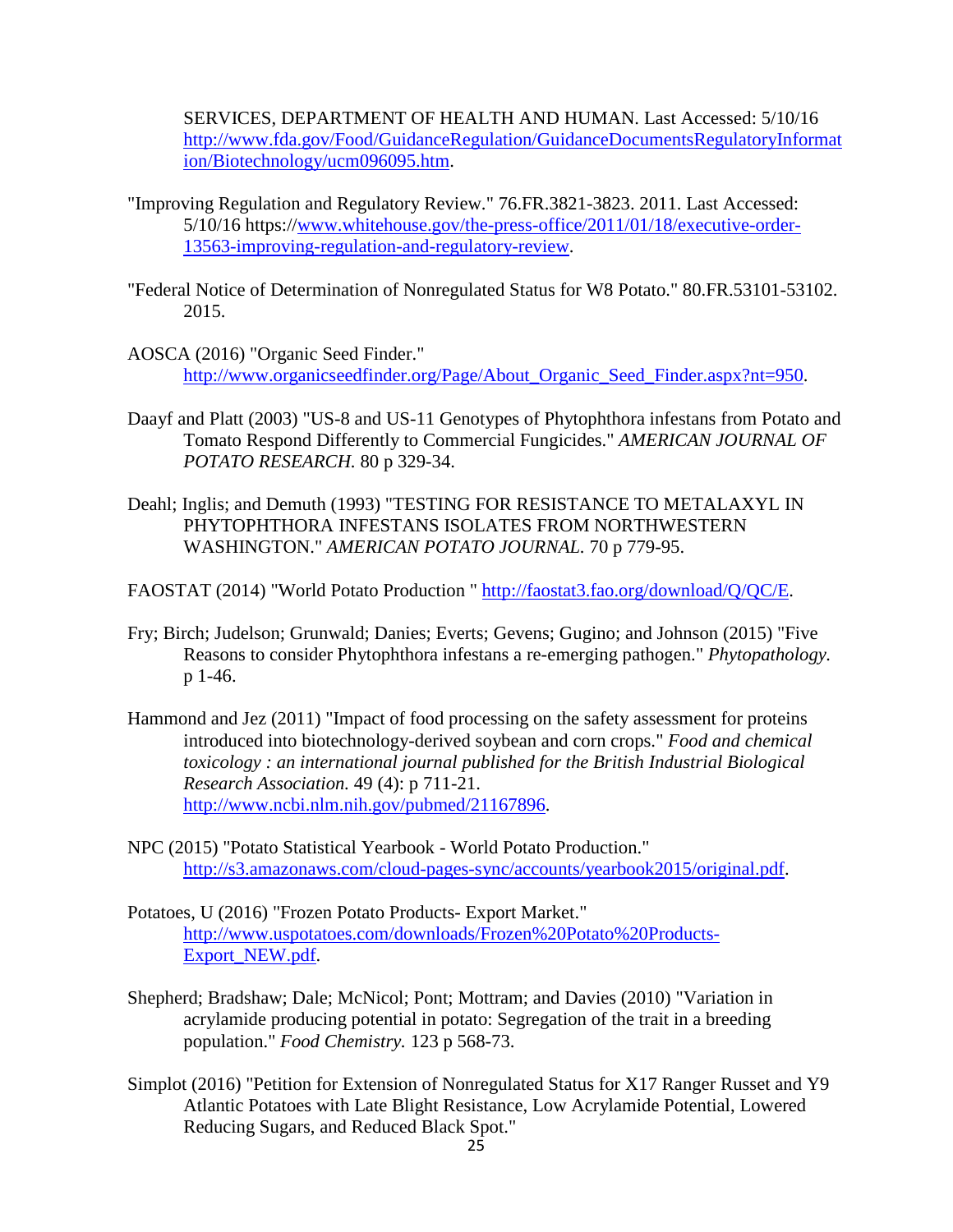- <span id="page-25-7"></span>US-EPA (2016) "Groups of Pesticides in Registration Review*.*" Last Accessed: 5/9/16 https:/[/www.epa.gov/pesticide-registration/about-pesticide-registration.](http://www.epa.gov/pesticide-registration/about-pesticide-registration)
- <span id="page-25-4"></span>US-FDA (1992) "Statement of Policy - Foods Derived from New Plant Varieties*.*" FDA and Federal Register. Last Accessed: 05/09/16 [http://www.fda.gov/Food/GuidanceRegulation/GuidanceDocumentsRegulatoryInformat](http://www.fda.gov/Food/GuidanceRegulation/GuidanceDocumentsRegulatoryInformation/Biotechnology/ucm096095.htm) [ion/Biotechnology/ucm096095.htm.](http://www.fda.gov/Food/GuidanceRegulation/GuidanceDocumentsRegulatoryInformation/Biotechnology/ucm096095.htm)
- <span id="page-25-6"></span>US-FDA (2006) "Guidance for Industry: Recommendations for the Early Food Safety Evaluation of New Non-Pesticidal Proteins Produced by New Plant Varieties Intended for Food Use*.*" Last Accessed: 5/9/16 [http://www.fda.gov/food/guidanceregulation/guidancedocumentsregulatoryinformation/](http://www.fda.gov/food/guidanceregulation/guidancedocumentsregulatoryinformation/ucm096156.htm) [ucm096156.htm.](http://www.fda.gov/food/guidanceregulation/guidancedocumentsregulatoryinformation/ucm096156.htm)
- <span id="page-25-5"></span>US-FDA (2013) "Guidance for Industry Acrylamide in Foods*.*" CFSAN.
- <span id="page-25-9"></span>US-FDA (2015a) "Biotechnology Consultation Agency Response Letter BNF 000141*.*" [http://www.fda.gov/Food/FoodScienceResearch/GEPlants/Submissions/ucm436169.ht](http://www.fda.gov/Food/FoodScienceResearch/GEPlants/Submissions/ucm436169.htm) [m.](http://www.fda.gov/Food/FoodScienceResearch/GEPlants/Submissions/ucm436169.htm)
- <span id="page-25-8"></span>US-FDA (2015b) "Biotechnology Consultation Note to the File BNF No. 000141*.*" Last Accessed: 5/9/16 [http://www.fda.gov/Food/FoodScienceResearch/GEPlants/Submissions/ucm436173.ht](http://www.fda.gov/Food/FoodScienceResearch/GEPlants/Submissions/ucm436173.htm) [m.](http://www.fda.gov/Food/FoodScienceResearch/GEPlants/Submissions/ucm436173.htm)
- <span id="page-25-10"></span>US-FDA. "FDA concludes Arctic Apples and Innate Potatoes are safe for consumption." 2015c. [http://www.fda.gov/NewsEvents/Newsroom/PressAnnouncements/ucm439121.htm.](http://www.fda.gov/NewsEvents/Newsroom/PressAnnouncements/ucm439121.htm)
- <span id="page-25-2"></span>USDA-APHIS (2014b) "PPRA Summary for: JR Simplot Company Petition (13-022-01p) for Determination of Non-regulated Status of Low Acrylamide Potential and Reduced Black Spot Bruise Potato Events F10, F37, E12, E24, J3, J55, J78, G11, H37, and H50*.*" Services, Biotechnology Regulatory.
- <span id="page-25-0"></span>USDA-APHIS (2015a) "Final Environmental Assessement for: JR Simplot Company Petition (14-093-01p) for Determination of Nonregulated Status for InnateTM Potatoes with Late Blight Resistance, Low Acrylamide Potential, Reduced Black Spot and Lowered Reducing Sugars: Russet Burbank Event W8*.*"
- <span id="page-25-1"></span>USDA-APHIS (2015b) "Finding of No Significant Impact for V11 Snowden Potatoes with Low Acrylamide Potential and Reduced Black Spot*.*"
- <span id="page-25-3"></span>USDA-APHIS (2015c) "PPRA Summary for: JR Simplot Company Petition (14-093-01p) for Determination of Non-regulated Status for InnateTM Potatoes with Late Blight Resistance, Low Acrylamide Potential, Reduced Black Spot and Lowered Reducing Sugars: Russet Burbank Event W8*.*"